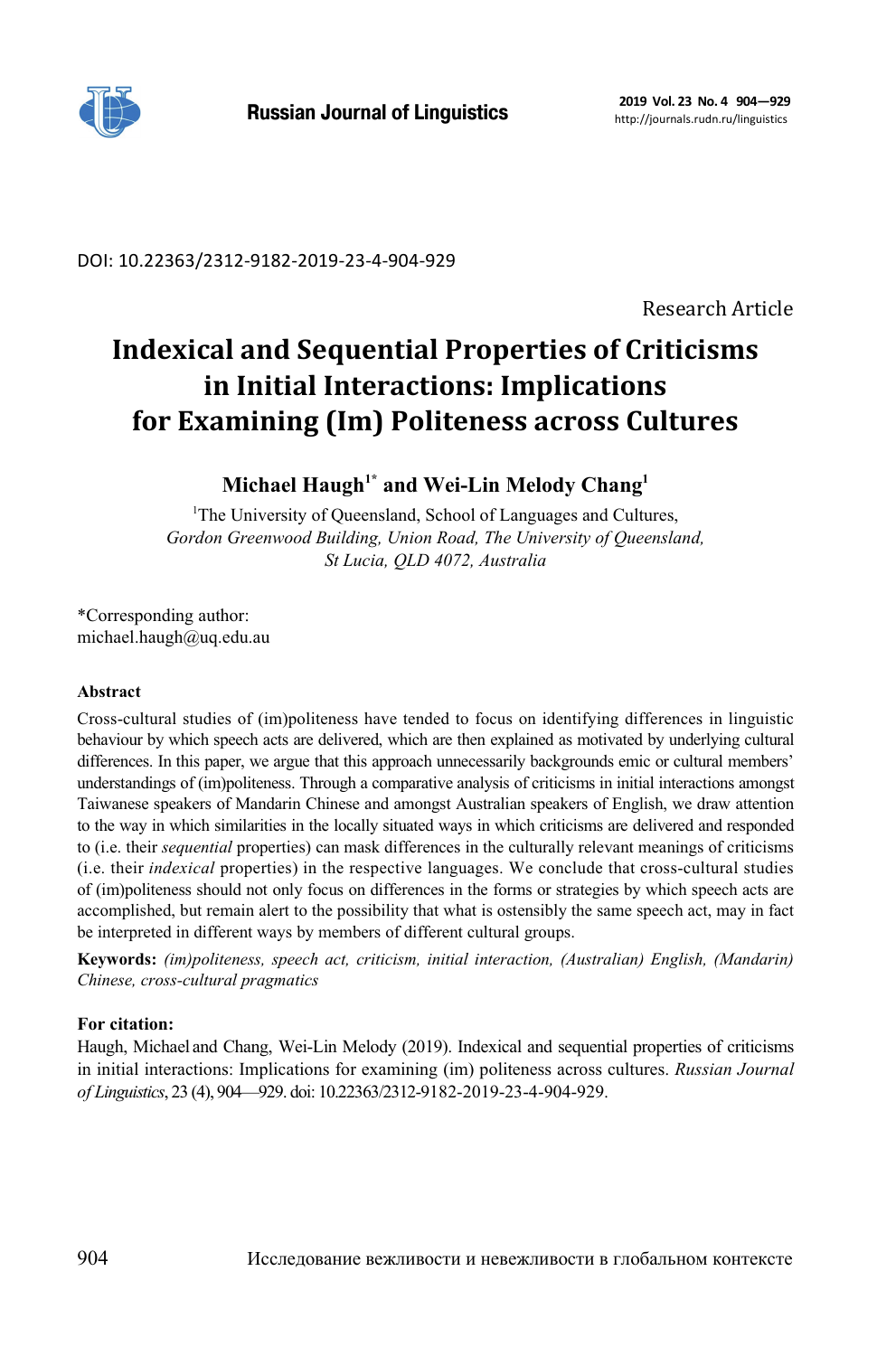# Научная статья **Индексальные и последовательные свойства критических замечаний в начале коммуникации: подходы к изучению (не)вежливости в кросскультурном аспекте**

# **Майкл Хо и Вей-Лин Мелоди Чанг**

Университет Квинсленда, Австралия *Gordon Greenwood Building, Union Road, St Lucia, QLD 4072, Australia* 

#### **Аннотация**

Кросс-культурные исследования вежливости и невежливости обычно нацелены на выявление различий в вербальном поведении, проявляющихся в реализации отдельных речевых актов, которые затем объясняются основными культурными различиями. В этой статье показано, что данный подход излишне опирается на эмический взгляд на (не)вежливость, т.е на ее понимание носителями данной культуры. Посредством сравнительного анализа критики в начальной фазе общения тайваньских носителей китайского языка и австралийских носителей английского языка мы обращаем внимание на то, как сходства в способах выражения критики и ответов на нее (то есть их последовательные свойства) могут скрывать различия в релевантных для культуры значениях критики (то есть различия их индексальных свойств) в соответствующих языках. Мы пришли к выводу, что межкультурные исследования (не)вежливости должны не только выявлять различия в формах и стратегиях, с помощью которых реализуются речевые акты, но и учитывать то, что якобы одни и те же речевые акты на самом деле могут быть по-разному истолкованы членами различных культурных групп.

**Ключевые слова:** (*не)вежливость, речевой акт, критика, начальная фаза взаимодействия, австралийский английский, китайский (мандарин), кросс-культурная прагматика*

#### **Для цитирования:**

Haugh, Michael and Chang, Wei-Lin Melody (2019). Indexical and sequential properties of criticisms in initial interactions: Implications for examining (im) politeness across cultures. *Russian Journal of Linguistics*, 23 (4), 904—929. doi: 10.22363/2312-9182-2019-23-4-904-929.

#### **1. Introduction**

Studies of (im)politeness across languages and cultures have generally focused on identifying differences in (linguistic) behaviour that are then explained as cultural differences, with much of this work in cross-cultural pragmatics focusing on requests, apologies, compliments and compliment responses (Sifianou & Garcés-Conejos Blitvich 2017: 584). Brown and Levinson's (1978, 1987) politeness theory has long been a popular vehicle for these kinds of cross-cultural (im)politeness studies, in large part because that is what Brown and Levinson's theory was designed to do. While the discursive turn in (im)politeness research has subsequently challenged the validity of Brown and Levinson's approach (Eelen 2011; Mills 2003), such critical work has not provided a clear alternative way forward for studying (im)politeness across languages and cultures (Grainger 2013; Sifianou & Garcés-Conejos Blitvich 2017). This has led to a return to a neo-Brown and Levinsonian stance, in which the same theoretical tools (positive and negative face, face-threatening acts and so on) are deployed with discourse data, as opposed to the utterance-based analyses found in Brown and Levinson's original

Politeness and Impoliteness Research in Global Contexts 905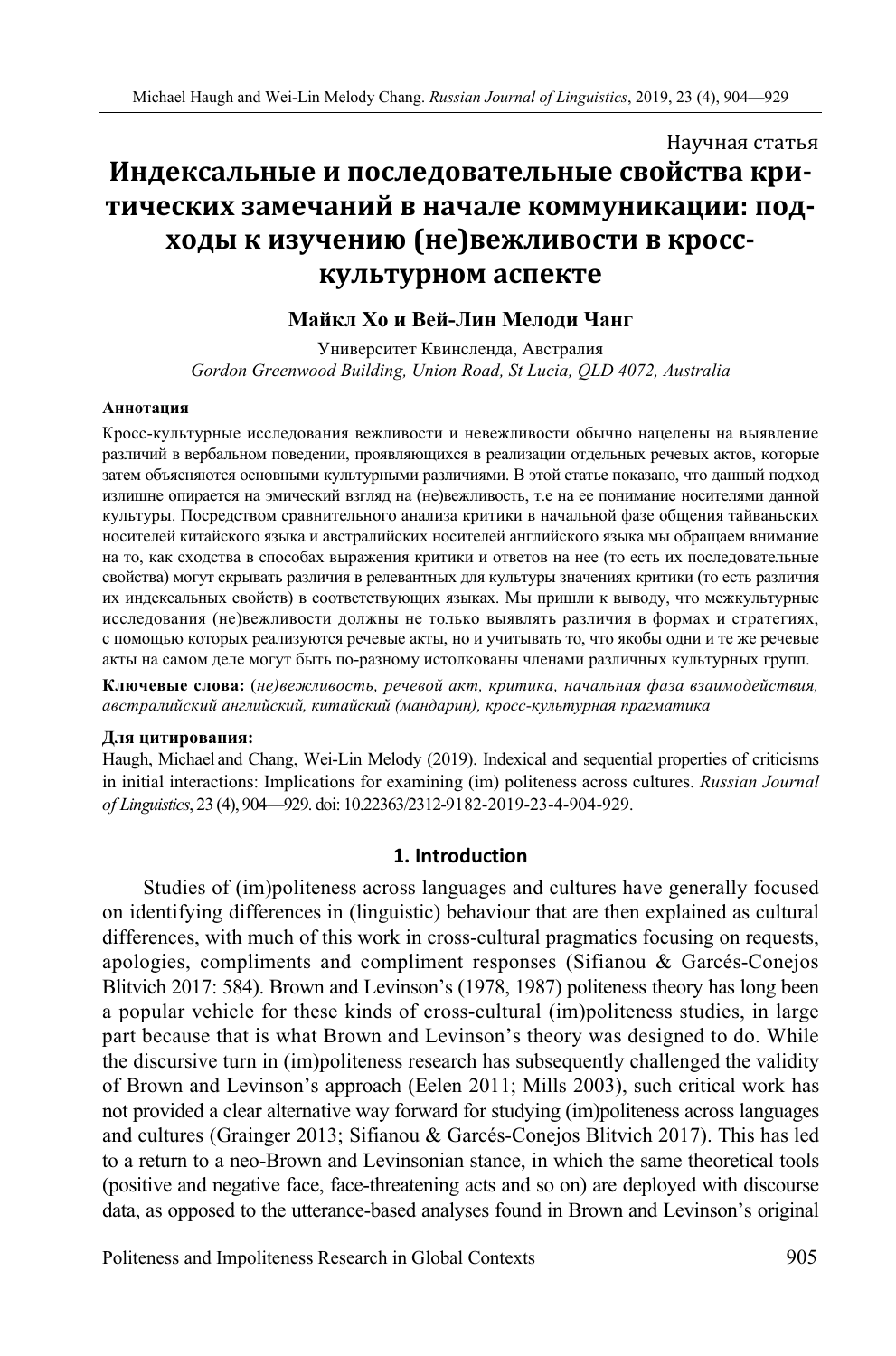work<sup>1</sup>. This has, in turn, reinforced the view that cross-cultural studies of  $(im)$  politeness are about identifying differences in (linguistic) behaviour, which are then explained as motivated by underlying cultural differences.

One problem with this approach, however, is that it under-estimates the extent to which the same (linguistic) behaviour can have different meanings for members across languages and cultures. This point was already noted in passing by House and Kasper (1981) in their concluding remarks of a comparative study of "complaints" in English and German.

From an etic standpoint, then, the behaviour of the German speakers may well be considered impolite by reference to an English norm; however, from an emic standpoint, which is the one we would prefer here, one would simply claim that the differential behaviour displayed by the German and English speakers may be a reflection of the fact that the two cultural systems are organized differently, and that, e.g., a level 6 complaint in the German culture is not necessarily comparable to a level 6 complaint in the English culture, because the value of each is derived from the value it has relative to the remaining levels, and their frequency and modality of use in the particular cultural system (House and Kasper 1981: 184).

It follows from House and Kasper's comparative analysis that although British and German speakers of English may readily understand a "complaint" is being made through a particular form, they may not be aware that the (im)politeness value of that "complaint" is likely to be different depending on the cultural background of the speaker. The point made here by House and Kasper (1981) arguably has important implications for both cross-cultural and intercultural studies of (im)politeness. In the case of crosscultural studies of (im)politeness, we have the problem of ensuring we are actually comparing like with like. House and Kasper (1981) claim that while the same form may deliver the same speech act across two languages, its so-called "(im)politeness value" may differ. In other words, the indexical value of analogous syntactic forms is different across English and German. Comparing the same forms therefore does not amount to comparing the same thing. In the case of studies of (im)politeness in intercultural settings, the potential for "hidden misunderstandings" (Carbaugh 2005) is clear, given the same form may have different indexical values unbeknownst to those participants.

In recent years researchers have shifted from the emic-etic distinction to making a distinction between first-order participant and second-order analyst understandings of (im)politeness (Watts, Ide & Ehlich 1992; Eelen 2001). In much of this work, participant understandings are treated as essentially synonymous with emic (or cultural members') understandings, and analyst (or scientific) understandings are treated as synonymous with etic (or cultural non-members') understandings. In short, the emicetic distinction has been more or less reconstrued as a distinction between first-order participant and second-order analyst understandings.

 $\frac{1}{1}$  $<sup>1</sup>$  A move that was advocated by Brown and Levinson themselves in their introduction to the 1987</sup> reissue of the original 1978 publication.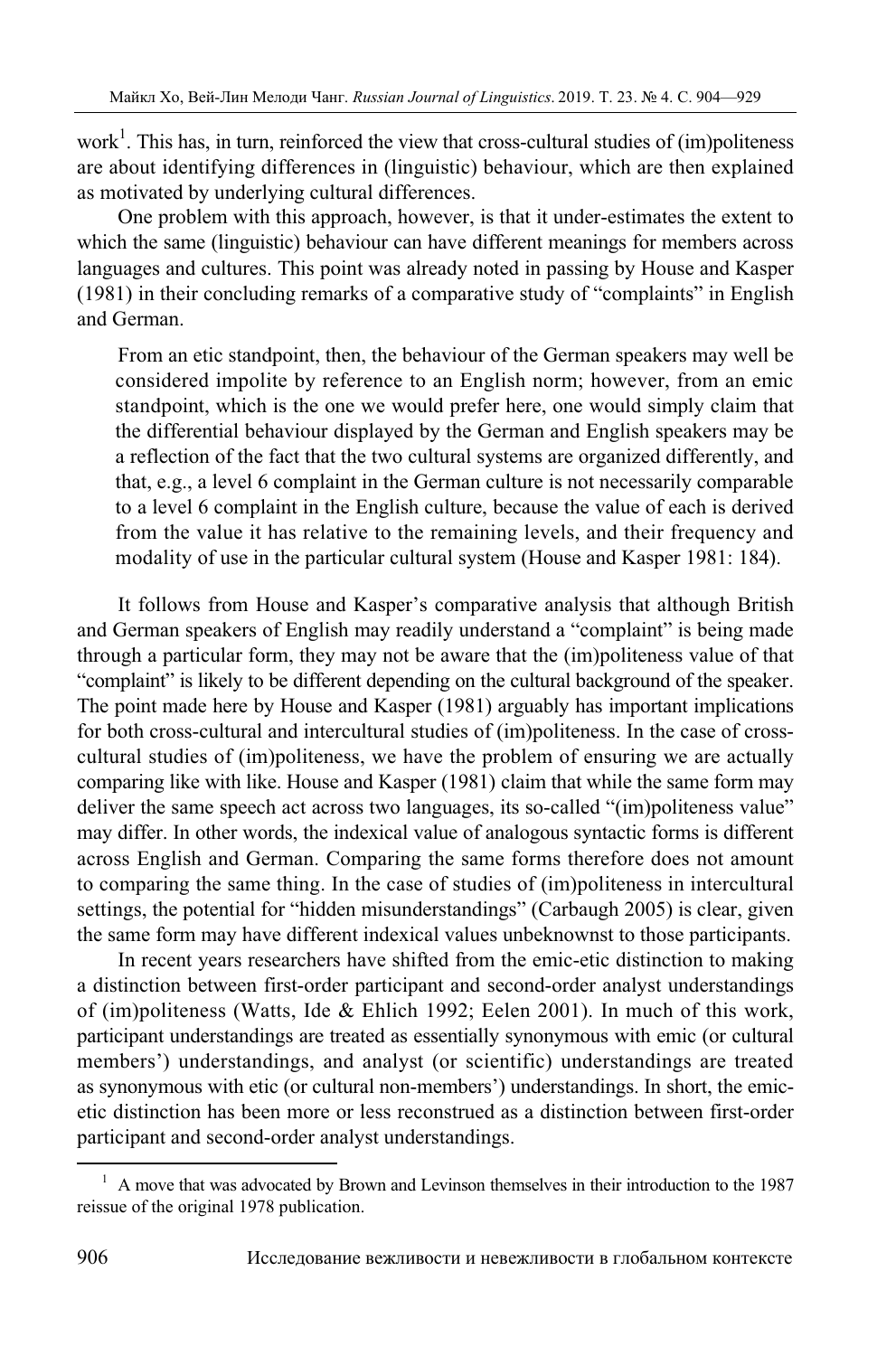An underlying theoretical question this raises for (im)politeness research is whether the emic-etic and participant-analyst distinctions actually encapsulate the same thing. There has been some debate about this by (im)politeness researchers (Haugh 2012; Kádár & Haugh 2013; Spencer-Oatey & Kádár 2016), in part, because there are different extant definitions of the emic-etic distinction (Headland, Pike & Harris 1990). The emic-etic distinction can be made with reference to participants, systems or both. When the emic-etic distinction is applied to participants (i.e. cultural members/insiders versus non-members/outsiders), it is invoked as grounds for interpretation by analysts. When the emic-etic distinction is applied to cultural systems (i.e. culture-internal versus culture-comparative orientation), it is invoked as grounds for theorisation by scientific observers. In other words, the emic-etic distinction can be conceptualised in two distinct ways with respect to participants and analysts.



**Figure 1.** Theorising perspectives on talk and conduct

These perspectives are, of course, necessarily interlinked in that analysis presupposes theorisation of some sort or another (even if that theorisation is only tacit), while theorisation presupposes analysis of some sort or another (even if that analysis is only introspective in nature). Different researchers place varying emphasis on these different possible perspectives and how they might be formally interlinked.

In this paper, the overall aim is to examine the role of emic or cultural members' understandings in studies of (im)politeness across languages and cultures. We attempt to do this through the lens of a speech act that has not received much attention to date in (im)politeness research, namely, criticisms. We examine criticisms, specifically other-criticisms, in initial interactions in which participants are getting acquainted. The advantage of this type of data is that in such settings the relational history of the participants is transparent to the analyst. The culturally relevant meanings of criticisms (i.e. their *indexical* properties), and the locally situated ways which they are delivered and responded to (i.e. their *sequential* properties), are thus equally accessible to both participants and analysts.

We begin, in the following section, by briefly discussing prior research on criticisms, before going on, in section 3, to introduce the dataset in question and outline our methodological approach. We next report, in section 4, on our comparative analysis of criticisms in initial interactions amongst Taiwanese speakers of Mandarin Chinese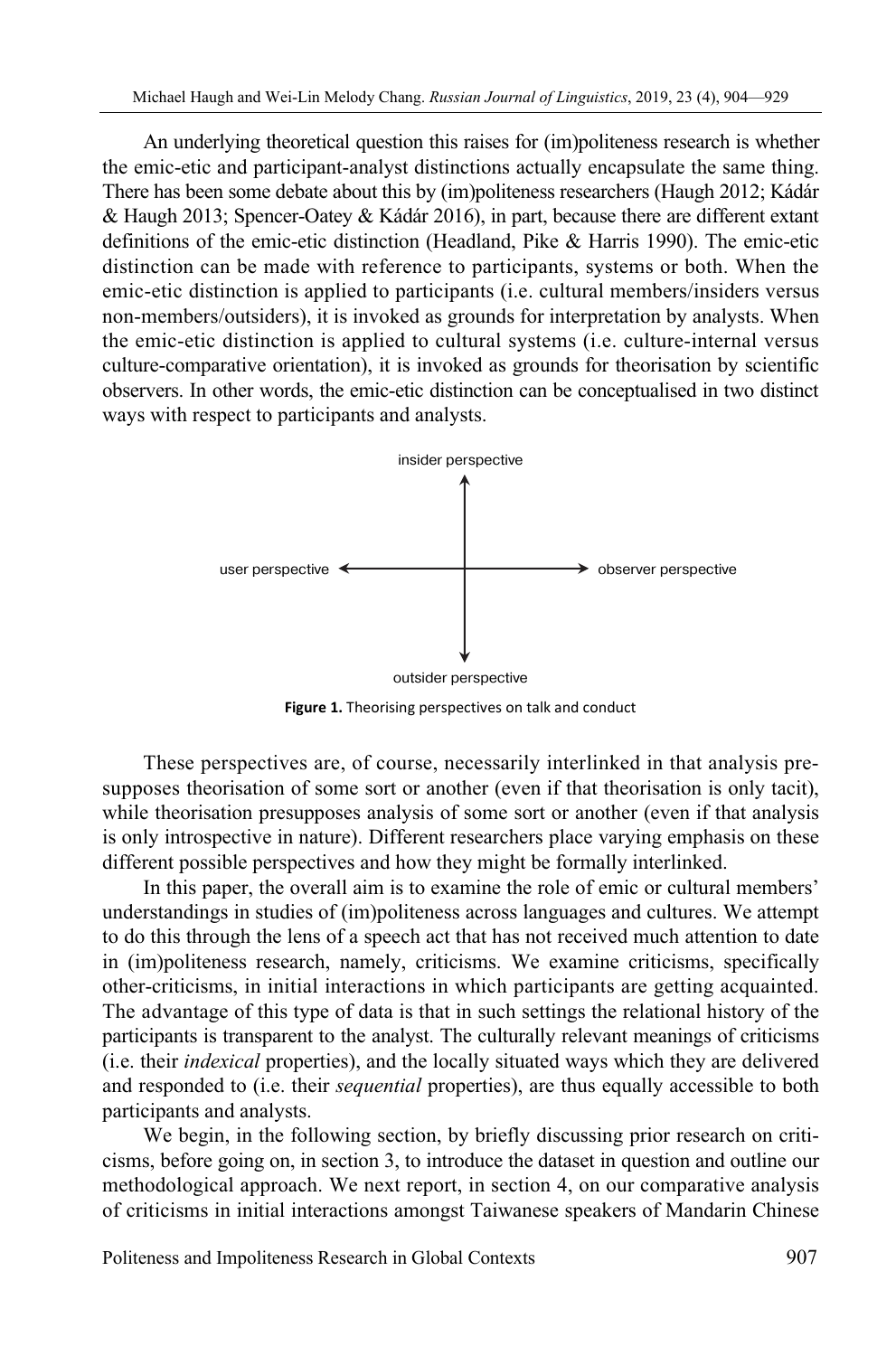versus criticisms in initial interactions amongst Australian speakers of English. Building on this comparative analysis we argue, in section 5, that while these criticisms may have similar sequential properties, they nevertheless have distinct indexical properties. In short, we claim that while the criticisms are delivered and responded to in similar ways by the participants in both languages, from an emic (i.e. cultural members') perspective the evaluative and relational import of these criticisms is not the same for speakers of these two languages. We conclude by briefly discussing the implications of our study for cross-cultural (im)politeness research.

# **2. Prior research on criticisms**

The act of criticism involves pointing out some kind of fault (i.e. weakness, failing, misdemeanour or mistake) for which a party is presumed to be responsible, and expressing disapproval of that fault (Merriam-Webster Dictionary Online 2019; Oxford English Dictionary Online 2019). In short, "to negatively evaluate a person for some act or quality for which that person is deemed responsible" (Pillet-Shore 2016: 54). In some cases, the speaker also implies that the criticised target should do something to remedy or address that fault (Nguyen 2008: 45; Pillet-Shore 2015: 375).

Researchers have often studied criticisms together with complaints, accusations, reproaches, and the like without differentiating between them (e.g. D'Amico-Reisner 1983; House and Kasper 1981; Malle, Gugliemo & Monroe 2014; Morris 1988). However, conflating these acts is arguably problematic. From a speech act theoretic perspective, while all these different actions constitute assertions of some kind of fault — or offence, transgression or wrongdoing etc. — on the part of the referent, they can nevertheless be distinguished on semantic grounds (Vanderveken 1990; Wierzbicka 1987). From an interactional perspective, participants in interaction can be shown to display investment in discerning between these acts as well. Pillet-Shore (2016), for instance, points out that one can criticise without complaining, and draws attention to systematic ways in which participants may orient to this distinction in parent-teacher interviews.

In (im)politeness research, criticisms have generally been treated as a facethreatening act (Brown  $&$  Levinson 1987: 66), which can thus be used as an impoliteness strategy (Bousfield 2008; Culpeper 2011, 2015)<sup>2</sup>. For that reason, criticisms are claimed to be prototypically delivered via off-record strategies, including through hints, presuppositions, understatements, tautologies, contradictions, irony, rhetorical questions and over-generalisations (Brown & Levinson 1987: 213—226). They also note, in passing, that criticisms can be implied through soliciting accounts or reasons for some state of affairs for which the addressee is held responsible (pp.  $128 - 129$ ; cf. Bolden & Robinson 2011). The focus in (im)politeness research has largely been on criticisms that are delivered to prompt some kind of action or change on the part of the target. Brown and Levinson (1987) claim, for instance, that "the construction of hints for other FTAs not requiring H[earer] to perform some act — for indirect criticisms, for instance — involves complex processes beyond the scope of this paper (and, indeed, beyond our present understanding)" (p. 215).

<sup>&</sup>lt;sup>2</sup> Criticisms can, of course, be delivered within a non-serious or joking key or frame, in which case they are regarded as a means of showing solidarity or intimacy (Brown & Levinson 1987; Leech 1983).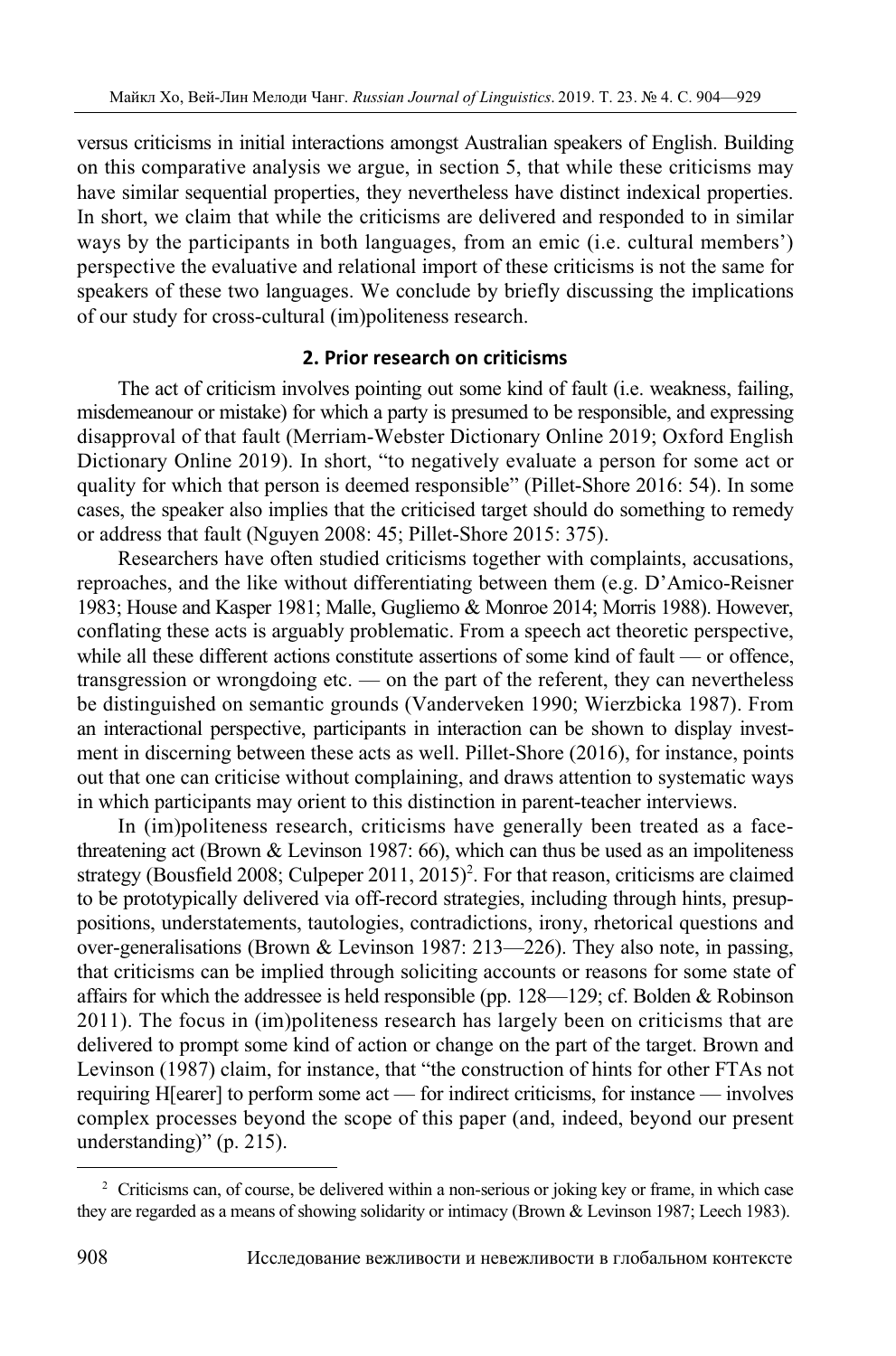A survey of empirical work on criticisms to date suggests that little has changed in that respect. While there have been a number of studies of criticisms that are designed to suggest or even require that the fault in question be redressed, we still know very little about criticisms where the aim is to insult or wound the target (Tayebi 2018). Empirical studies have focused for the most part on examining criticisms in institutional contexts, including in appraisal meetings in which supervisors are evaluating work performance (Asmuß 2008; Copland 2011; Schuer 2014; Tracy & Eisenberg 1990/91), in feedback sessions where academic work is being evaluated (Li  $&$  Seale 2007; Nguyen 2008), or in parent-teacher interviews in which students' work is being reported upon (Pillet-Shore 2015, 2016). In such contexts, criticisms are licensed by the roles of participants in those settings. However, while criticisms may be licensed in such settings, they are nevertheless invariably treated as sensitive, dispreferred and face-threatening social actions. Participants have been shown to orient, for instance, to the fact that criticisms can cause hurt feelings (Copland 2011), convey expectations that the target will do something to remedy the fault (Pillet-Shore 2015), pass (unwelcome) moral judgment on others (Asmuß 2008), or display claims to have expertise or knowledge about the target that may be resisted by the latter (Pomerantz 1984).

Less frequently, criticisms have been examined in interpersonal, everyday contexts (e.g. Lang 2018; Tayebi 2018; Tracy, Van Dusen & Robinson 1987), although such studies have relied, for the most part, on fictional data, field notes or diary reports, with the exception of early work by Pomerantz (1984) on assessments in naturally occurring conversations. The latter notes that in everyday conversation criticisms are typically delivered with a dispreferred action or turn shape (if at all). To the best of our knowledge, then, there are very few studies that have examined how criticisms arise and how they are responded to in everyday, interpersonal interactions, and even fewer that attempt to compare criticisms across languages and cultures, despite Brown and Levinson (1987) acknowledging that the extent to which criticisms are considered face-threatening can vary across cultures.

In the following sections, we attempt to begin to redress that gap through reporting on a case study in which we compared criticisms arising in initial interactions amongst Taiwanese speakers of Chinese with those arising in initial interactions amongst Australian speakers of English.

# **3. Data and method**

Our collection of criticisms was assembled drawing from two different corpora. The first is the Australians Getting Acquainted (AGA) corpus, a collection of eighteen audio-recordings and associated transcripts of initial interactions amongst Australian speakers of English (approximately five hours in total) (Haugh 2011). The second is a subset of the Mandarin Conversation Dialogue Corpus (MCDC), a collection of ten audio-recordings and associated transcripts of initial interactions amongst Taiwanese speakers of Mandarin Chinese (approximately eight hours in total) (Tseng 2004, 2008). Ten conversations were selected from AGA in order to match the gender and age pairings in the ten conversations taken from MCDC. The 10 interactions from each corpora consisted of the same sets of gender pairings (4 same-gender; 6 different gender pairings),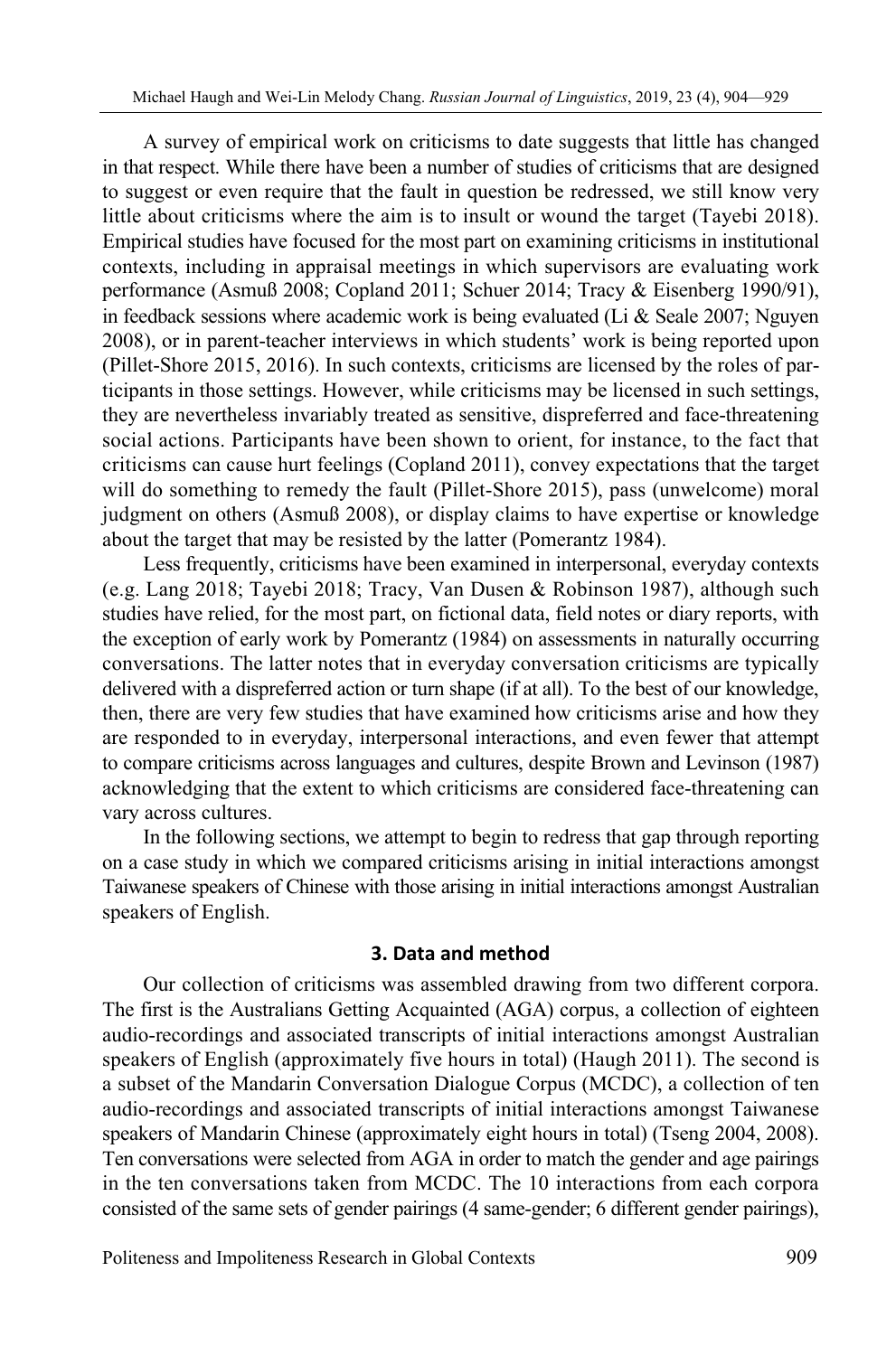and the same sets of age pairings (7 similar age; 3 different age pairings). Both corpora employed the same protocol implemented by Svennevig (1999): it was explained to voluntary participants that they were being recorded for the purposes of studying communication, but no specific topics to talk about were given to them.

Our analysis began by jointly identifying putative instances of criticism in the comparative dataset in cases where we agreed that a negative evaluation of the other interlocutor was readily inferable. This was accomplished through listening to the entire recording of every interaction. For the purposes of this exercise we define a criticism as an instance in which a speaker negatively evaluates the conduct or character of their co-present interlocutor, that is, indicates disapproval of the conduct or character of the addressed recipient (Pillet-Shore 2016:  $54$ )<sup>3</sup>.

In excerpt (1), for instance, Natalie assesses Gary's enunciation as unclear in lines 201—202 (the turn in question is marked with an arrow in the transcription below).

```
(1) AGA09: 7:10 
   200 G: they'll hate me HA HA ha [ha ha] 
   201 N: → [we:ll I-] you weren't really 
   202 enunciating very clearly there I have to sa(h)y^{\circ}he he<sup>o</sup>
   203 (0.8)
```
205 G: [what] did they want us to do

204 N: .hh [but ]

Assessments are defined as "utterances that offer an evaluation of a referent with a clear valence (e.g. as good, bad, outrageous, tragic, or funny)" (Stivers & Rossano 2010: 9; cf. Couper-Kuhlen & Selting 2018: 283). In other words, assessments are positive or negative evaluations of a person, third party, external object or situation arising through current or past participation in joint activity (Goodwin & Goodwin 1992; Pomerantz 1984). Assessments can implement a range of different actions depending on the target and valence of the assessment, including compliments, selfpraise, self-deprecations and criticisms or reproaches (Couper-Kuhlen & Selting 2018; Edwards & Potter 2017). In the above case, the assessment implements a criticism as Natalie is negatively evaluating Gary's current enunciation, and shows disapproval (due to the trouble this will cause for those who will be later transcribing their conversation)<sup>4</sup>. She orients to the sensitivity of this criticism through interpolated aspiration and laughter at the end of the turn in question (Shaw, Hepburn & Potter 2013).

After identifying potential instances of criticism, we then closely examined the sequential environments within which these criticisms arose through reviewing the recordings, and closely transcribing the instances in question using conventions from conversation analysis (Jefferson 2004). In the case above, the (serious) other-criticism

<sup>&</sup>lt;sup>3</sup> Criticisms can be other-directed or self-directed. As the term self-deprecation is commonly used in the literature to refer to self-criticisms, we use the term criticism here in the way it is normally used by researchers to refer more specifically to instances of other-criticism, unless it is important for our analysis to draw attention to that distinction. 4

<sup>&</sup>lt;sup>4</sup> Just prior to this excerpt they have been talking about how their conversation will be boring to listen to for the transcribers (data not shown).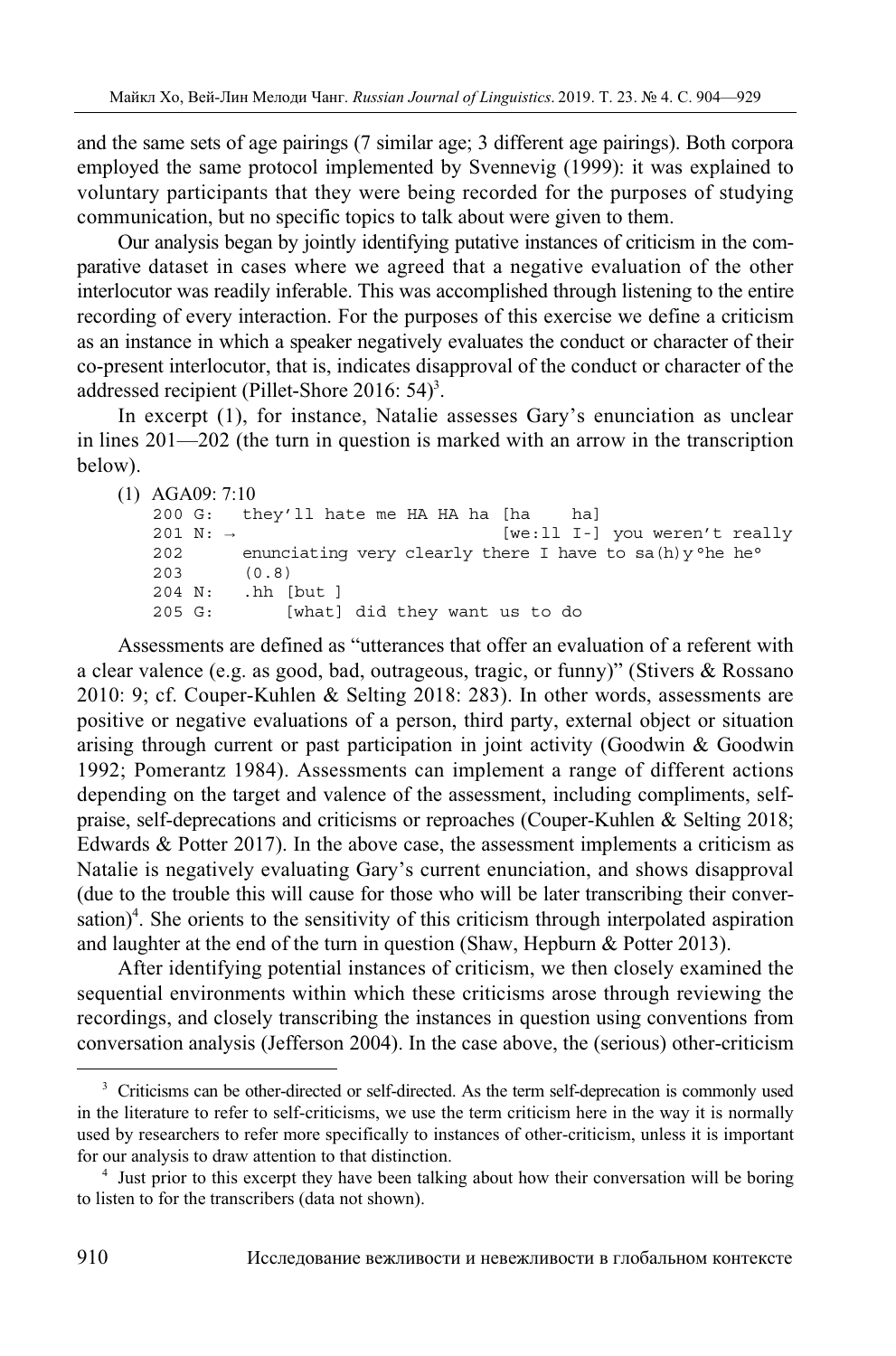in question arises in response to a (joking) self-criticism by the prior speaker. However, we found through detailed sequential analysis of our set of candidate examples that criticisms in initial interactions are more typically implemented via barbs or teases, rather than through explicit negative assessments.

A barb is a criticism in which a negative evaluation of other is implied, rather being explicitly delivered through a clearly valenced adjective (e.g. wonderful, good, awful, boring, unclear). In other words, the criticism is made available through inference to the recipient rather than through what is explicitly said. Prior to excerpt (2), Natalie has been prompting Gary to ask her some questions. He responds by claiming he has no questions to ask her.

```
(2) AGA09: 8:00
```

```
346 G: U:M I haven't got any questions to ↑ask you 
347 actually. 
348 (1.1) 
349 N: → ↑you must be fun at parties. Hhh 
350 G: #don't like parties#
```
Natalie responds, in turn, by assessing Gary as someone who must be "fun" at parties (line 349). In this case, however, it is clear that she is being sarcastic and implying the opposite, namely, that he would not be fun at parties. In so doing she implies that he is a poor conversationalist, and possibly a boring person. The implied criticism here thus consists of a barb about his character. Notably, Gary responds to this barb by claiming he does not like parties (line 350), thereby undermining the relevance of Natalie's barb for him (cf. Haugh  $2011: 178 - 179$ )<sup>5</sup>.

A tease is an (ostensibly) playful or jocular mocking jibe or taunt directed at another party. It is thus another way of criticising others, albeit one in which the teaser can disclaim responsibility for this criticism through claims to have been "just kidding", "only joking", "just teasing" and so on (Haugh & Pillet-Shore 2018). In excerpt (3), Gary is talking with Emma about how traditional Chinese culture has been pushed aside in modern China

```
(3) AGA03: 7:14
```
 $\overline{a}$ 

| 176 E: | so: um $(0.5)$ <yea:h> <math>(.)</math> any of the old <math>(0.9)</math></yea:h> |
|--------|-----------------------------------------------------------------------------------|
| 177    | $\uparrow$ any of the old ways any of the intuitive #stuff#                       |
| 178    | $(0.3)$ they've pretty much got rid of. $(0.5)$ and                               |
| 179    | looked at all the scientific si: de of it. (.)                                    |
| 180    | which I think is a real tragedy.                                                  |
| 181    | (2.8)                                                                             |
| 182 G: | (oh) $\circ$ just move o:n $\circ$ (.) you know $\circ$ hh hh hh hh $\circ$       |
|        | 183 E: $\rightarrow$ ° °hh hh hh ° °ha ha ha ha °.hhh YOU'VE BEEN AROUND          |
| 184    | TOO LONG=                                                                         |
| 185 G: | =AH HA HA ha ha ha ha ha ha                                                       |
|        | 186 E: $\rightarrow$ hah .hh HAH .hhh you've been around t- for too               |
| 187    | $many$ li: $feti:mes.=$                                                           |
| 188 G: | =ah ha ha ha (0.3) .hh I think you're right                                       |
|        |                                                                                   |

Gary describes this as a real tragedy (line 180). However, after a gap in which Emma does not affiliate with his assessment (line 181), he subsequently suggests they

<sup>&</sup>lt;sup>5</sup> This is subsequently developed by Gary into an account (see example 10).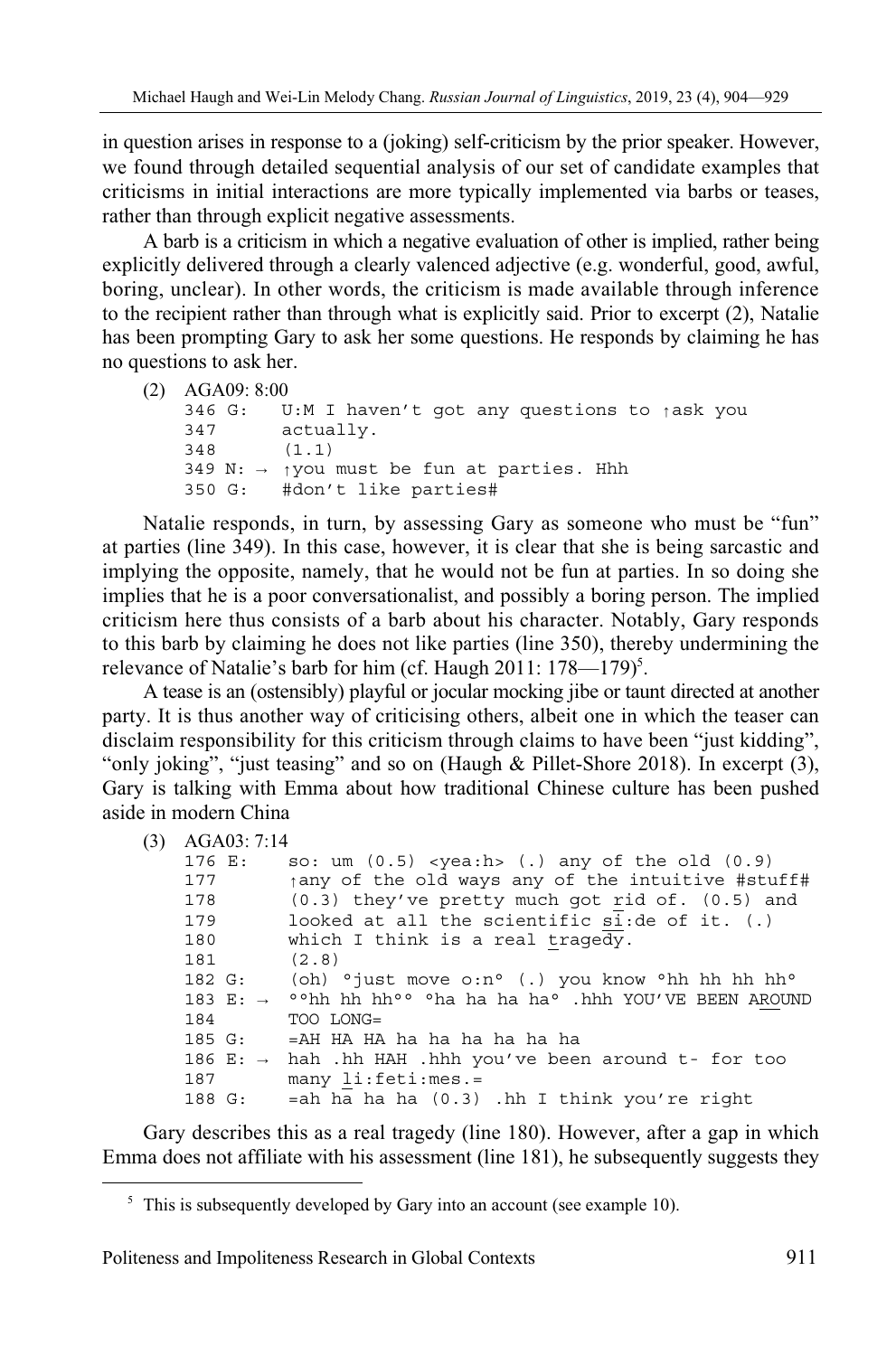"just move on" (line 182). This occasions a tease in lines 183—184 by Emma that Gary has "been around too long" (i.e. that he's overly jaded or cynical), which prompts shared laughter (lines 185—186), a repeat of the tease by Emma (lines 186—187), and subsequent laughing agreement from Gary (line 188). In this case, the criticism that Gary is overly jaded is treated, ostensibly at least, as non-serious by both participants.

# **4***.* **Comparative analysis of criticisms in initial interactions**

A number of key findings emerged from our comparative case study of criticisms in initial interactions amongst Australian speakers of English and Taiwanese speakers of Mandarin Chinese. First, despite being characterised as an inherently face-threatening act (Brown & Levinson 1987), criticisms were nevertheless found to arise in initial interactions amongst both Australian and Taiwanese participants. However, only instances of barbs were found to occur across both datasets. It was also evident that criticisms are treated as dispreferred actions in initial interactions by both Australian and Taiwanese participants. Second, there were two formats through which criticisms are commonly delivered: assessments and account solicitations. Third, criticisms can target either the character or the conduct of the other party. We now move to discuss, in turn, each of these findings in more detail.

# *4.1. Criticisms and responses to criticisms in initial interactions*

Criticisms in initial interactions were delivered off-record through barbs or teases rather than through explicit negative assessments. This is not surprising given earlier claims that explicit criticisms threaten the positive face of hearers (Brown & Levinson 1987: 66) or are treated as dispreferred (Pomerantz 1984: 78). These findings are summarised in Table 1. The number outside of the bracket refers to the frequency of occurrence in each dataset, while the percentage inside the brackets refers to the proportion of interactions in which they occurred.

*Table 1* 

|                              | Australian (AGA) | Taiwanese (MCDC) |
|------------------------------|------------------|------------------|
| Explicit negative assessment | 2(10%)           |                  |
| Barb                         | 7 (20%)          | 6(30%)           |
| Tease                        | 12 (70%)         |                  |

**Criticisms in Australian and Taiwanese initial interactions** 

While there only two instances of explicit negative assessments (see examples 1 and 10), barbs were found across both corpora: six barb sequences across three interactions were identified in the Taiwanese initial encounters, and seven barb sequences across two interactions were identified in the Australian dataset. While criticisms are relatively low frequency occurrences in initial interactions, they are nevertheless more frequent than one might expect, given that barbs were identified in five out of the twenty initial interactions we examined. A notable difference, however, was that there were no instances of criticisms delivered via teases in the Taiwanese dataset, while twelve tease sequences were found across seven interactions in the Australian dataset.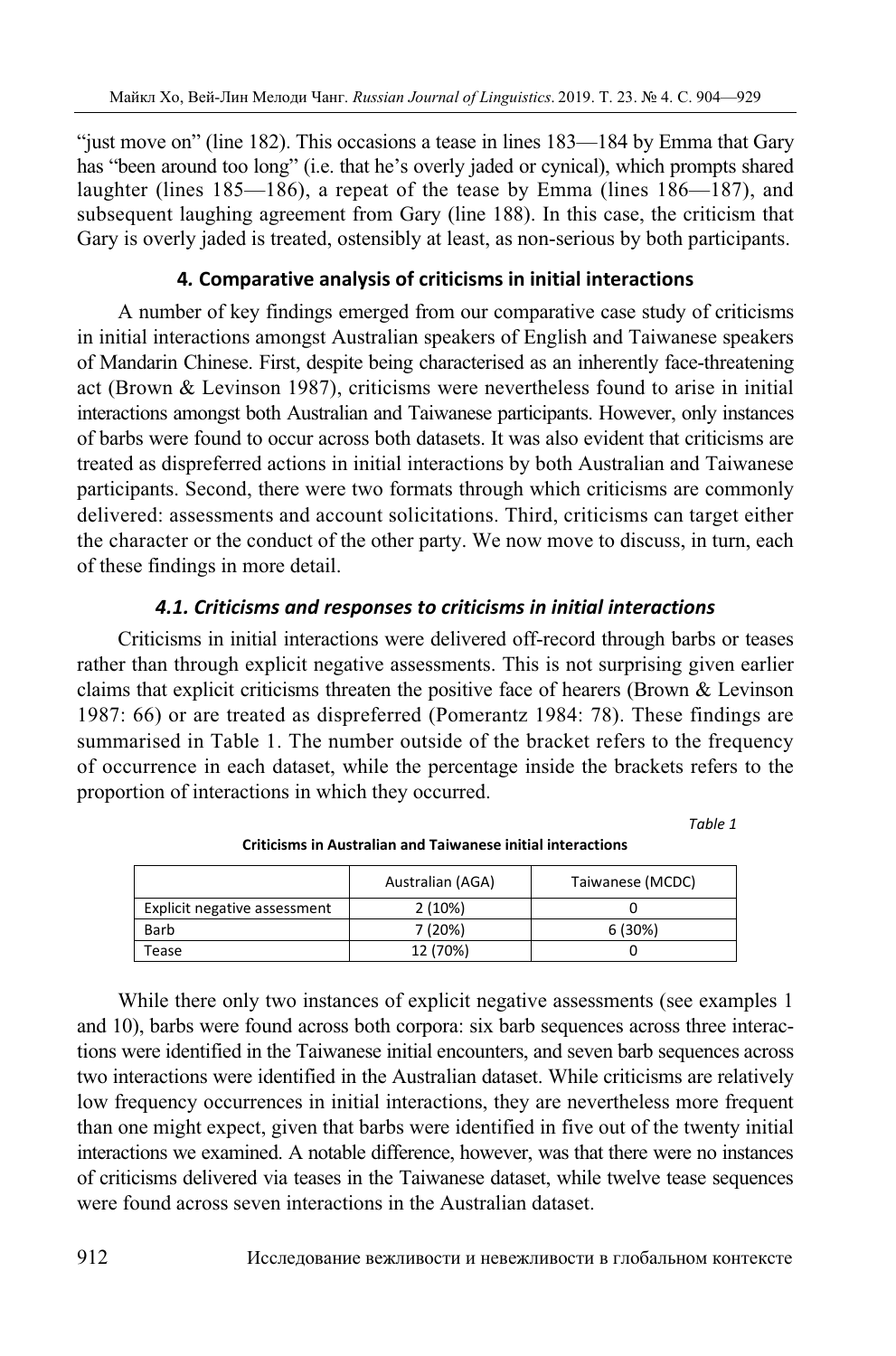A recurrent pattern in responses to criticisms also emerged in the course of our analysis. We found that barbs invariably occasioned accounts from the target (Chang forthcoming), that is, overt explanations of the reasons, motives or causes of one's conduct or character (Heritage 1988). Teases, in contrast, recurrently occasioned laughter (Haugh & Pillet-Shore 2018). The fact that accounts regularly follow barbs provides data-internal evidence that the participants were indeed orienting to the prior turn as implying criticism.

It appears, then, that criticisms in initial interactions are treated as dispreferred actions. The evidence for making this claim is two-fold. First, other-criticisms are delivered through implicated conclusions or implicated premises rather than being made through explicit negative assessments. Second, the targets of those barbs invariably respond with accounts that undermine the relevance or aptness of those criticisms, rather than with denials that directly disagree with them.

# *4.2. Formats of criticisms in initial interaction*

A second finding was that criticisms are delivered through two key formats across both sets of initial interactions. The first vehicle involves assessments through which speakers implicate negative evaluations of the character or conduct of the other interlocutor.

We have already seen an example of this format in the Australian dataset (see example 2). The same format was also found to occur in the Taiwanese dataset. In the following example taken from MCDC, Wang and Chang have been talking about how the latter gets to work. Excerpt (4) begins with Wang asking Chang whether he knows if a particular famous village is near where the latter works.

```
(4) MCDC25:01: 2:35
```

```
49 王: >耶你們那邊是不是< 有一個叫 
50 ○○-○○村 (.) 還是什麼村=
51 張: =呃:::[我不大- ]
52 王: [>你有沒有聽過<]
53 張: 熟= 
54 王: → =不大熟,你只 [知道你的上班地方 ] 
55 張: [我每天就上班的地點]這樣
56 >[來來回回]來來回回< 
57 王: [對啊 喔]
49 W: eh, is there a village called XX village >or 
50 what nearby your< workplace? 
51 C: = we: : 11, [I am not quite- ]
52 W: [>have you heard about it<] 
53 C: familiar= 
54 W: → =not familiar, you only [know your workplace ] 
55 C: [everyday I only go from my workplace] 
56 [>back and forth] back and forth< 
57 W: [right, oh ]
```
Chang responds that he is not familiar with it (lines 51, 53), while Wang follows up in overlap with an epistemic check about whether Chang has heard of that village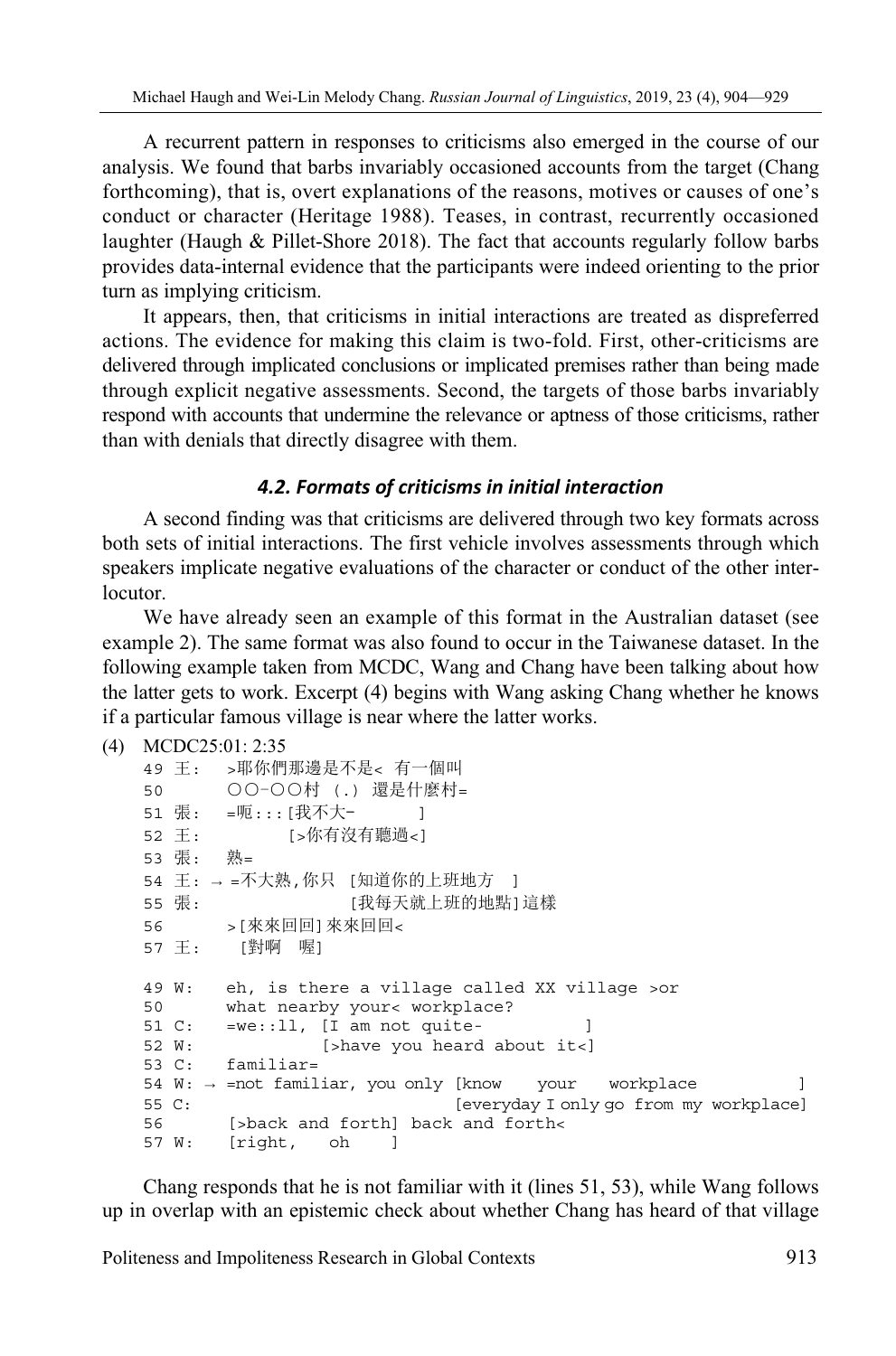(line 52). Wang then confirms through a partial repetition that Chang is not familiar with the village before going on to offer an assessment that Chang's knowledge is limited to his workplace (line 54). In assessing Chang as only knowing his workplace, Wang implies that Chang only thinks about his work and is unaware of interesting things outside of it. The latter amounts to a barb about his character: that he concentrates too much on his workplace, and consequently is a boring person. The negative evaluative import of this assessment is evident from Chang's subsequent account as to why he is not familiar with the village in question (lines 55—56). In short, by providing an account, Wang orients to the way in which he is being held accountable by Chang for not knowing about this famous village which is near the former's workplace.

The second format for delivering barbs involves questions designed to solicit accounts. Notably, although account solicitations can imply criticism (Robinson  $\&$ Bolden 2010), since these criticisms are delivered off-record, they are readily deniable by the speaker (Brown & Levinson 1987: 128—129). We term these presumptive questions, as a common feature of these questions was that they presupposed a negative evaluation of some aspect of the character or conduct of the recipient.

Prior to excerpt (5), which is taken from AGA, Chris has asked Emma why she decided to take up acupuncture as a career. Emma has been explaining that it was because she was experiencing poor health and was exploring alternative approaches, including Chinese medicinal approaches.

```
(5) AGA02: 14:14
```

|                                | 558 E: and I uh- I also tried acupuncture and Chinese herbs                   |
|--------------------------------|-------------------------------------------------------------------------------|
| 559                            | and they didn't wo:rk $(0.6)$ but $(0.3)$ um                                  |
| 560 -                          | (0.2)                                                                         |
|                                | 561 C: $\rightarrow$ so even after not working you sor- thought               |
| 562                            | (0, 2)                                                                        |
| 563 E: [ <sub>1</sub> we : 11] |                                                                               |
|                                | 564 C: $\rightarrow$ [gee I ] could pursue this as a career                   |
| 565 E:                         | $\gamma$ yeah $\gamma$ njo I $\gamma$ liked the $\gamma$ wa:y (.) when I went |
| 566 -                          | to the acupuncturist I like that (.) she worked                               |
| 567                            | and how $(1.1)$ u:m $(0.3)$ nice she was                                      |
|                                |                                                                               |

After claiming accupuncture did not work for her (line 559), Chris goes on to solicit an account through a *so*-prefaced question that returns to the question of why Emma took up acupuncture in the first place (lines 561, 564). In this case, the question is designed to draw attention to a seeming contradiction, the fact that Emma took up acupuncture as a career even though it did not actually work for her personally. Embedded in this question, then, is an implicated premise that he is critical of her reasoning with respect to her choice of career, and thus potentially of her capacity for logical reasoning. The negative evaluative import of this presumptive question is evident from Emma's *well-*prefaced (line 563), and subsequent *yeah no*-prefaced account (lines 565—567), which attends to the different inferences made available through Chris's question.

A barb about the character of the other participant is also delivered through a presumptive question in excerpt (6), taken from MCDC, between Yeh and Lee. Preceding this excerpt, Lee has sought an account from Yeh as to why he has not yet travelled overseas. He begins his account by saying that it costs a lot of money (relative to what he earns each month).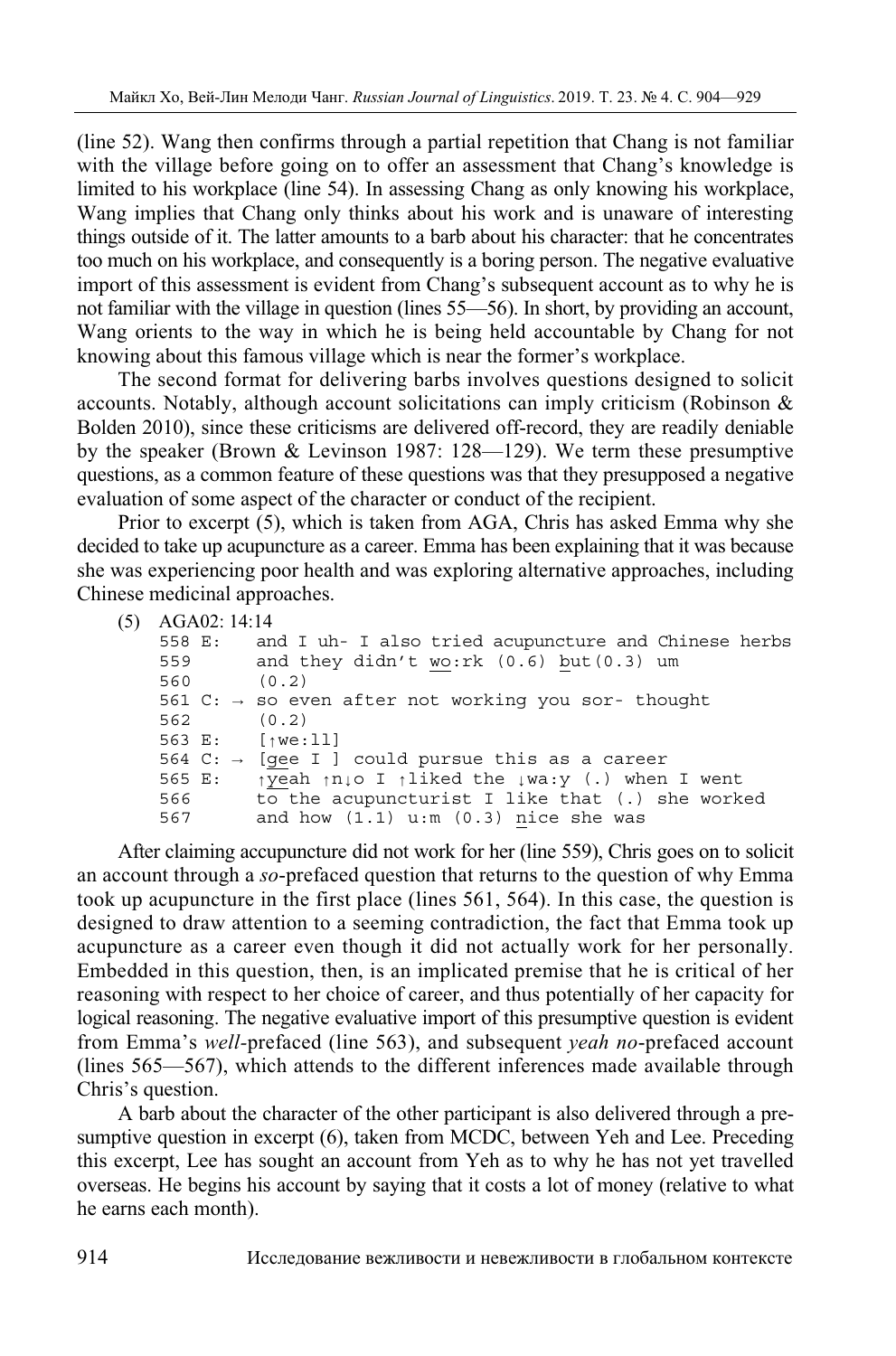```
(6) MCDC02:10: 0:54 
   28 葉: 一個月一年一個月一年你才多少薪水 
   29 李: 嗯[嗯嗯] 
   30 葉: [然後]你扣掉平常那個 (.) 
   31 消費然後你還要存下來我以後少想對不對= 
   32 李: =嗯= 
   33 葉: =那-想-所以說你會-會很珍惜每一-每-
   34 >每一個〈資源啊 (.) 你會-
   35 李: →你-你-你平常是很省的人嗎? 
   36 (0.2) 
   37 葉: 呃::, 也許吧(hhh) 
   38 李: 也許?= 
   39 葉: =>然後< 嗯那-我-我-我-因為有-就像-
   40 (.) 因為我又不知道女孩子的想法
   28 Y: think about how much you earn every month and every year. 
   29 L: mm [mm mm] 
   30 Y: [then ] you deduct your daily expenses (.) 
   31 and then you have to save up, right?= 
   32 L: = mm =33 Y: =then- want- so you cherish each- each-
   34 >every< resource right? (.) you-
   35 L: → you- you- you- are you the person who likes saving up? 
   36 (0.2) 
   37 Y: we::ll, maybe (hhh) 
   38 L: maybe?= 
   39 Y: =>then< I am like- I- I- I- because there is- just like-
   40 (.) because I don't know what girls are thinking
```
Yeh goes on to make a generalised claim that everyone wants to be careful about what they spend (lines 30—34). However, rather than agreeing with this claim, Lee asks, in line 35, whether Yeh is a person who likes saving up and economising, as opposed to spending his money. Embedded within Lee's question, given it latches on to the account provided by Yeh, is the presupposition that he has not travelled because he prefers to save his money. In so doing, she implies that he is stingy. The negative evaluative import of this presumptive question is evident, in line 37, from Yeh's *well*prefaced assent, and subsequent disfluently delivered account for his focus on saving rather than travelling, namely, he does not know what girls want (lines 39—40).

## *4.3. Targets of criticism in initial interactions*

A third finding was that barbs may target either the character or the conduct of the co-present interlocutor. We have seen instances, in excerpts (2) and (4—6) above, of barbs targeting the character of the recipient. In the following two examples, taken from AGA and MCDC respectively, the barbs in question target the in situ conduct of the recipient.

Prior to excerpt (7), taken from AGA, Natalie has been talking for some time about the pressure of doing an honours degree. Notably, Gary has not initiated any topics by asking Natalie any questions up until this point in the conversation.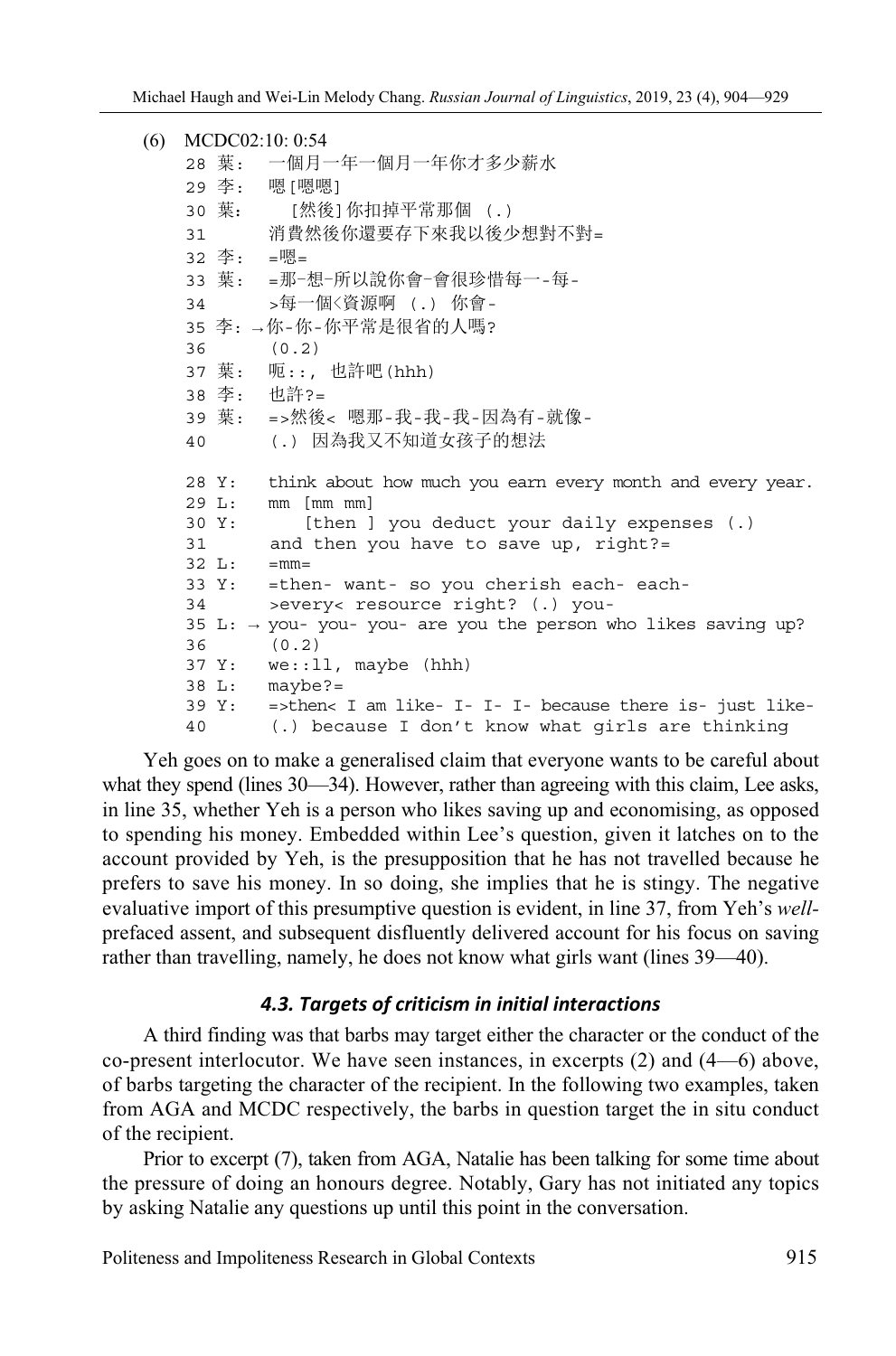| (7) | AGA09:4:16      |                                                                 |
|-----|-----------------|-----------------------------------------------------------------|
|     | 167 N:          | but (0.5) yea:h >going through it<                              |
|     | 168             | was horrendous.                                                 |
|     | $169$ (0.5)     |                                                                 |
|     |                 | 170 N: horrible year                                            |
|     | $171$ $(1.6)$   |                                                                 |
|     |                 | 172 N: $\uparrow$ that finished well, so that was okay.         |
|     | 173             | (2.0)                                                           |
|     |                 | 174 N: $\rightarrow$ so y- (.) feel free to ta(h)lk HA HA ha ha |
|     | 175             | [.hhh heh heh heh]                                              |
|     |                 | 176 G: [what are we supposed to] talk about                     |
|     | $177 N:$ , hhhh |                                                                 |
|     | 178             | (0.3)                                                           |
|     |                 | 179 G: I thought we'd get topics of something                   |
|     | 180             | >you know what I mean<                                          |
|     |                 |                                                                 |

Typical of a storytelling sequence (Stivers 2008), Natalie is winding it up with assessments of the year as "horrendous" (lines 167—168). Following a beat with no affiliative response from Gary, Natalie redoes a sequence-closing implicative negative assessment of the year as "horrible" (line 170). Following a longer gap where there is no affiliative response from Gary, she next offers an alternative assessment, which modulates the valence to the more positive "finished well" (line 172). A long gap follows in which Gary does not affiliate with that assessment either (line 173). This series of lapses is indicative of topic withering (Haugh & Musgrave 2019). Natalie suggests that it is now Gary's turn to say something (line 174). This metapragmatic comment not only points to the prior trouble they have just experienced in sustaining their conversation, but implies that Natalie is laying the blame for this topic withering on Gary, criticising him for not carrying his fair share of the conversational load by asking her some questions. Natalie orients to the evident sensitivity of this barb by modulating it through interpolated aspiration and turn-final laughter (Shaw, Hepburn & Potter 2013). The negative evaluative import of Natalie's laughing suggestion is also evident from Gary's subsequent account as to why he is not talking more, namely, he had expected they would be given topics (lines 176, 179—180). This implies the fault lies with the researcher who arranged their initial encounter rather than Gary, thereby deflecting blame away from him.

A similar pattern emerges in the next excerpt taken from MCDC, in which Wu initiates a new sequence, following brief self-introductions, about what Zhang was doing prior to their meeting. An important point to note is that Wu had been left waiting by Zhang, who arrived late.

```
(8) MCDC09:01: 0:15
```

|    | 06 巫: | 妳剛才是從哪裡來 >不然妳還-<            |
|----|-------|-----------------------------|
| 07 |       | 妳不是開車還要下高速公路                |
|    | 08 張: | 哦我今天早上到板橋去=                 |
|    | 09 巫: | = ° ↑哦 ° =                  |
|    | 10 張: | =到:那個朋友那邊(.)找他喝咖啡=          |
|    |       | 11 巫: → =°哇: (.) 這麼[閒 hhh°] |
|    | 12 張: | [那我本來]想說很快就可以到這邊來的啊         |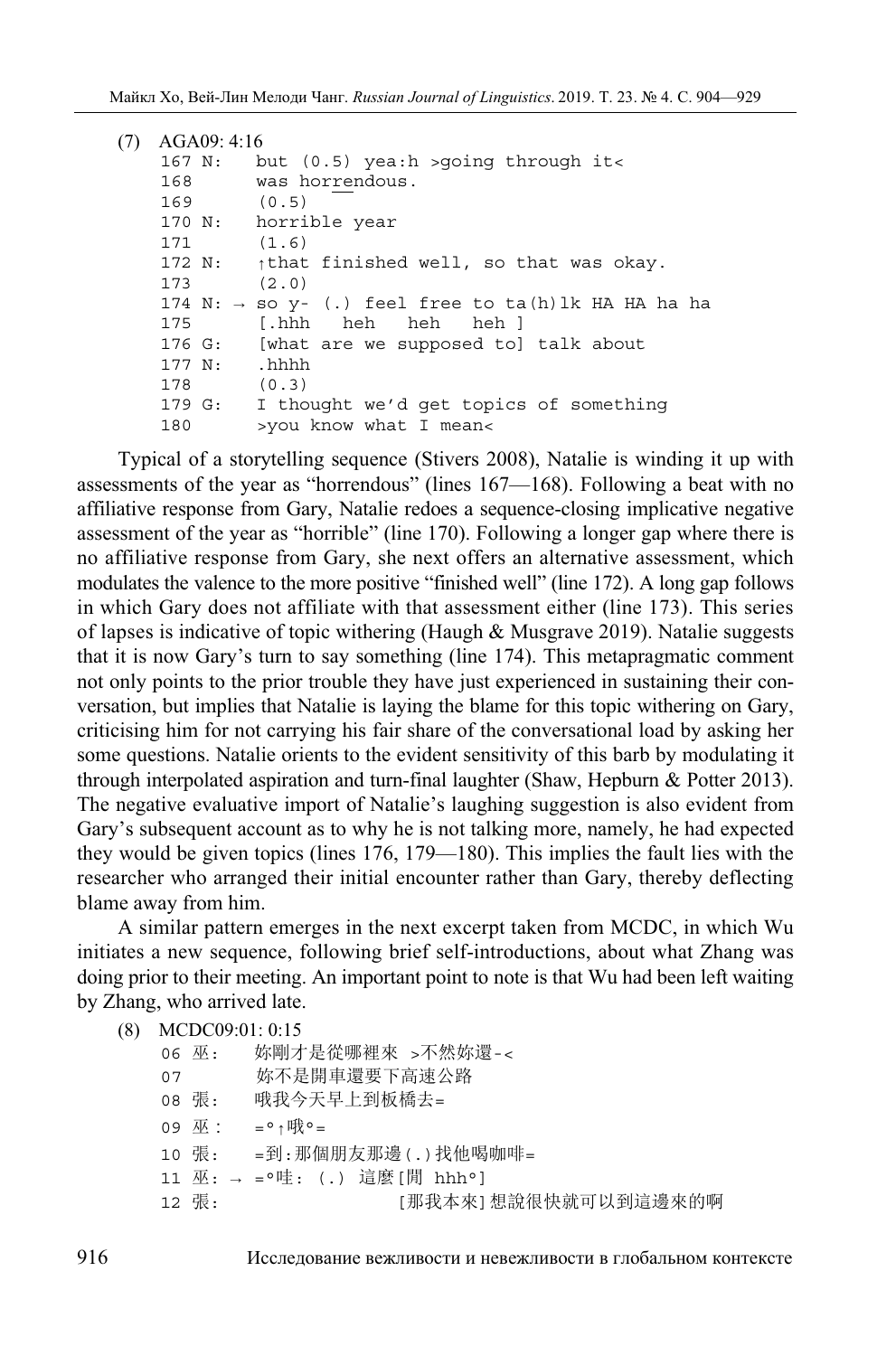13 (.) 可是沒有想到我要上中和交流道嘛 (.) 14 啊那邊在施工[啊: ] 15 巫: [○喔○:::] 06 W: where did you come from just before? >you drove-< 07 didn't you drive? you had to go through the highway? 08 Z: oh I went to Banchiao this morning, I went= 09 W:  $= \circ \uparrow \circ h \circ =$ 10 Z:  $=$  to: my friend's place (.) to have a coffee= 11  $W: \rightarrow$  =°wow (.) so [free hhh° ] 12 Z: [I originally] thought I could get 13 here in a short time (.) but I didn't know there was 14 roadwork when I got up to the highway [ri:ght ] 15 Wu: [°o:::h°]

Rather than initiating the sequence with an open question (e.g. what have you been doing this morning?), however, Wu offers a candidate account that Zhang was late because of traffic (lines 6—7). Zhang responds that she went to her friend's place to have a coffee (lines 8, 10). Wu initially responds, in line 9, with a softly delivered news receipt particle that displays surprise (Wilkinson & Kitzinger 2006), before going on in line 10 to offer an assessment of Zhang as "so free" (in the sense of idle, i.e., not making good use of her time). Given that this is followed by an implicit account solicitation as to why she was late, Wu thus implies that Zhang did not have a good reason to be late, thereby criticising her conduct<sup>6</sup>. The negative evaluative import of this assessment is evident from Zhang's subsequent account in which she claims she was late due to roadworks (lines 12—14).

Overall, then, the sequential pattern across both languages appears to be remarkably similar. On a standard cross-cultural analysis this would suggest that there is no significant difference between these two sets of speakers. It would appear that criticisms are treated as equally dispreferred, and thus potentially impolite, by both (Australian) English and (Taiwanese) Mandarin Chinese speakers. In the following section, however, we suggest that reaching such a conclusion would be premature.

# **5. Sequential and indexical properties of criticisms in initial interactions**

Criticisms are typically considered to be sensitive, dispreferred and face-threatening actions. In short, criticising the other persons seems, at first glance, to be an impolite thing to do in an initial interaction. This raises a puzzle as to why they occur so readily, especially given the emphasis typically placed on avoiding disagreement in such contexts (Haugh 2015a; Flint, Haugh & Merrison 2019). One possibility is that criticisms can be a means of inviting intimacy, particularly if they are construed by participants as teasing or playful (Dayter & Rüdiger 2018; Haugh & Pillet-Shore 2018; Hambling-Jones & Merrison 2012). However, our view is that in order to better understand what the

<sup>&</sup>lt;sup>6</sup> It also potentially constitutes a criticism of her character, but through her subsequent account, Zhang orients to it specifically as a criticism of her just prior conduct (i.e. being late).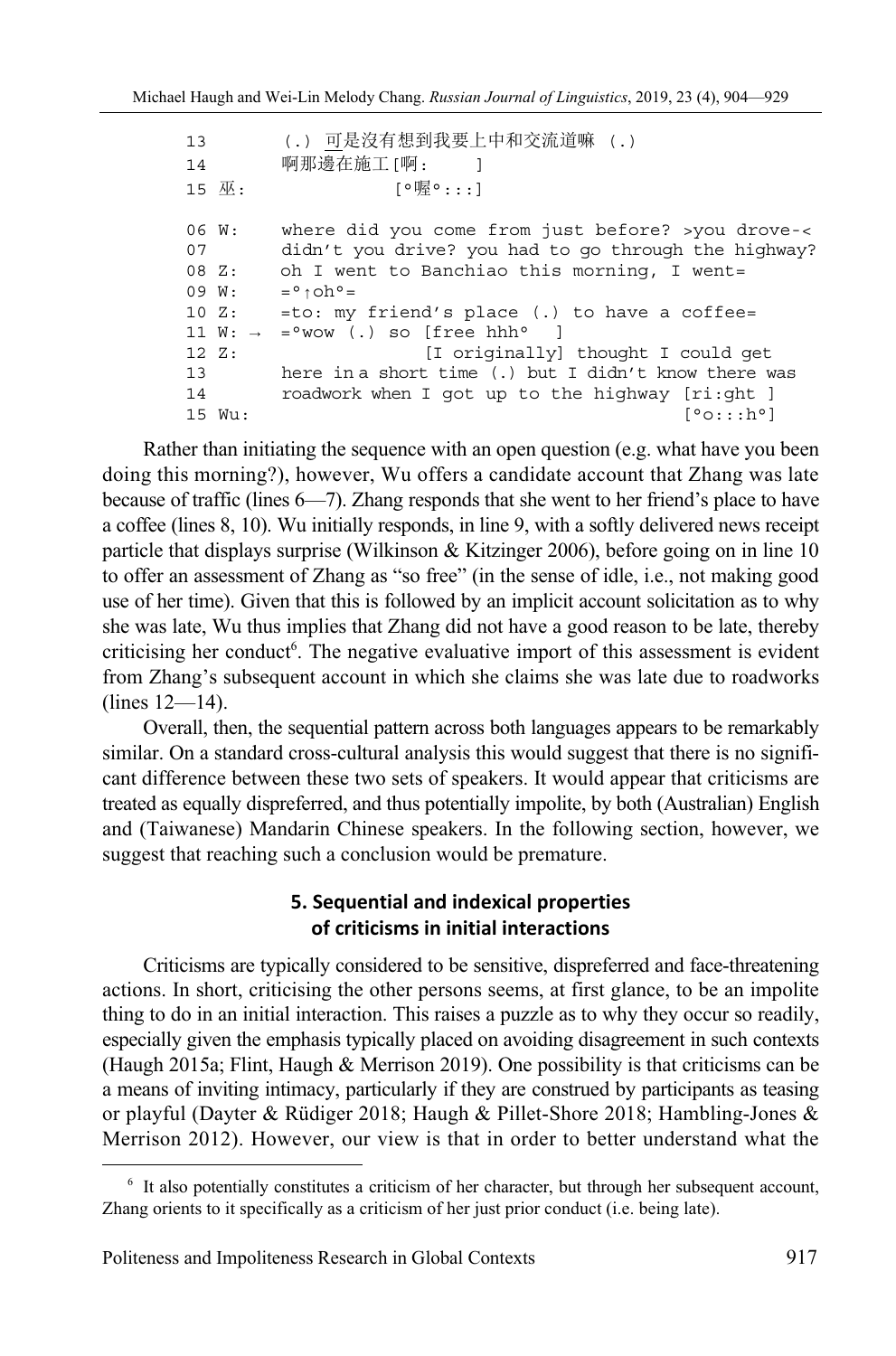apparently serious criticisms we have examined here accomplish in initial interactions, we need to not only carefully examine the interactional positioning and sequential development of criticisms in initial interactions, but the underlying cultural premises that participants bring to bear in interpreting them.

As we noted in the introduction, cross-cultural studies can consider interactions from the perspective of participants or as cultural systems. In the former case, we can formally distinguish between the understandings of cultural members (emic) and cultural nonmembers (etic). In the latter case, we can formally distinguish between culture-internal (emic) or culture-comparative (emic) orientation. However, maintaining such distinctions in theory is one thing; operationalising them in practice is another. In this section, we propose that it becomes easier to disentangle these inevitably intertwined perspectives if we maintain an analytical distinction between the sequential and indexical properties of social action. This proposal builds on earlier work by Sanders and Fitch (2001), in which they proposed two ways in which actions acquire social meaning: through their interactional positioning and through shared cultural premises.

Meaning arises, on the one hand, through the interactional positioning of turns of talk (Sanders & Fitch 2001; see also Sacks, Schegloff & Jefferson 1974; Schegloff 2007). Whether something counts as a criticism, for instance, depends, as we have seen, both on what has preceded the turn in question and what follows it. Indeed, as Brown and Levinson (1987) pointed out, criticisms may be implicated through a series of acts rather than being attributable to any single utterance: "a higher-level intention to issue a criticism can be conveyed by a series of acts (and responses) that are not themselves FTAs [face threatening acts], or are not the particular FTA in question" (p. 233). It is clear, then, that social actions, including criticisms, have particular sequential properties through which they are made recognisable to participants.

On the other hand, meaning also arises through the shared cultural premises "about rights and obligations, and ascribed meanings and motives, of interacting persons of particular kinds in particular situations" (Sanders & Fitch 2001: 265; see also Garfinkel 1967). In other words, particular social actions are indexical of particular culturally relevant meanings for members. Brown and Levinson (1987) attempted to capture this idea in their claim that the extent to which criticisms are considered a face-threatening act varies across cultures (what is designated by R in their formula for estimating the degree of face threat of a particular speech act). For instance, they claim that "criticisms may be very big FTAs in 'shame' cultures'", but may be lessened in middleclass European arguments (Brown & Levinson 1987: 247).

To illustrate what we mean by sequential and indexical analysis, we will now move to consider the broader sequential environment of the barb we examined in excerpt (2) ("you must be fun at parties"), and how through what precedes and follows it, the participants shape the sequential and indexical meaning of that turn. We previously noted that through this ostensibly positive assessment, Natalie was in fact implying criticism of Gary for having no questions to ask her. Our claim is that this criticism is readily inferable because of what has been said prior to this particular turn.

While space precludes us from undertaking a detailed analysis of the excerpt below, we would like to draw attention to the way in which excerpt (9) begins with Gary once again bringing up the question of what they are supposed to be talking about (cf. excerpt 7).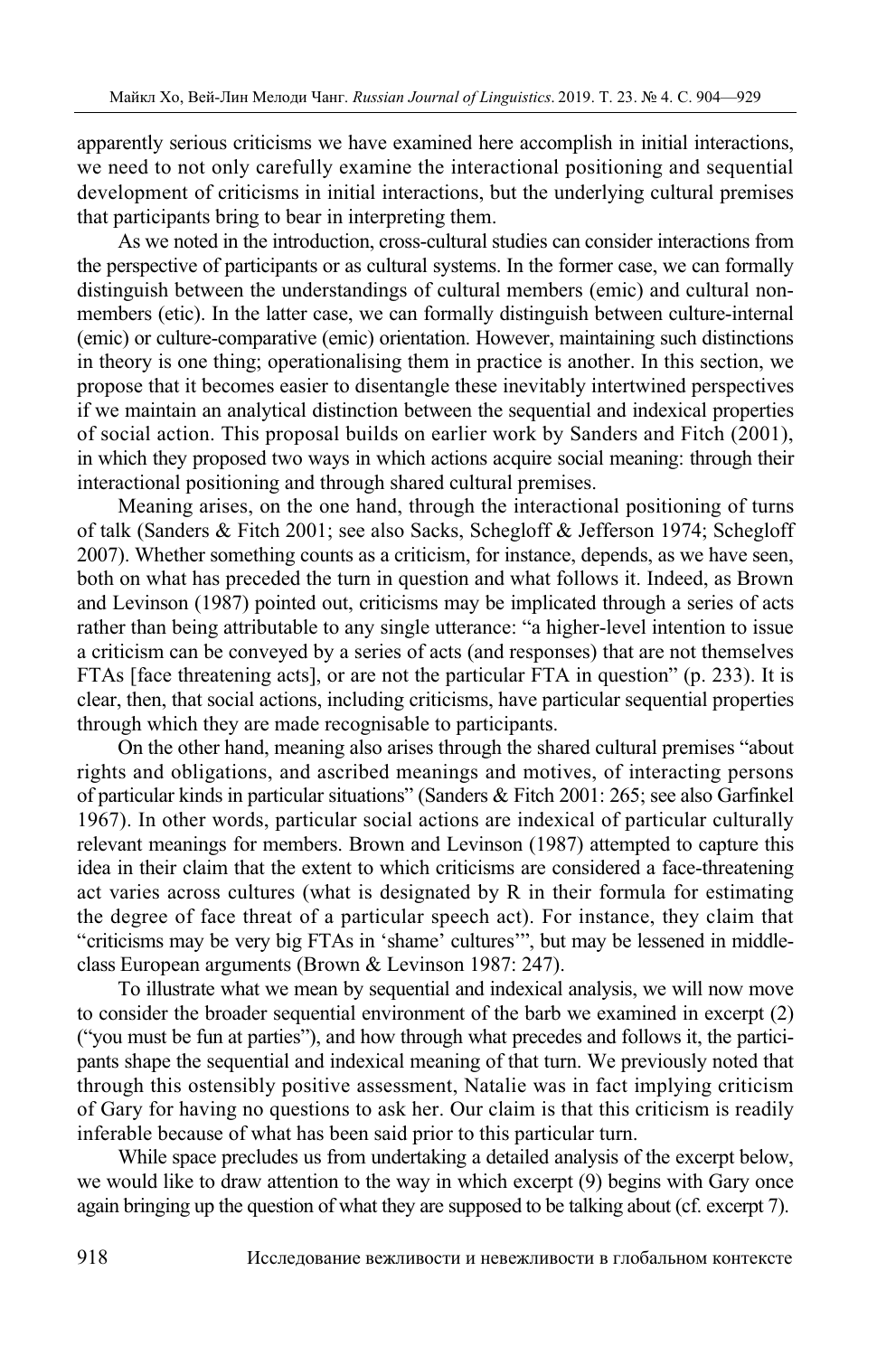| (9) | AGA09: 7:18       |                                                                          |
|-----|-------------------|--------------------------------------------------------------------------|
|     | 303 G:            | what did they want us to do did they want                                |
|     | 304               | us- we're s'posed to be speaking naturally                               |
|     | 305               | $aren't we? =$                                                           |
|     |                   | 306 N: $\rightarrow$ =it's a con- he he yeah it's a conversation         |
|     | 307 G:            | is it now                                                                |
|     | 308               | (0.5)                                                                    |
|     | 309 N:            | mm (0.3) it's meeting people and I think studying                        |
|     | 310               | forms of address and (0.4) [ways of ] speaking=                          |
|     | 311 G:            | [oh right]                                                               |
|     | $312 N: =an' =$   |                                                                          |
|     | 313 G:            | =oh okay                                                                 |
|     | 314               | (1.0)                                                                    |
|     |                   | 315 N: $\rightarrow$ so have you not just had two other [conver] sations |
|     | 316 G:            | [YEA:H]                                                                  |
|     | 317 N:            | mm                                                                       |
|     | 318 G:            | mm couldn't forget                                                       |
|     | 319               | (0.2)                                                                    |
|     | 320 N:            | A HA HA                                                                  |
|     | 321               | (0.5)                                                                    |
|     | $322 G:$ with me. |                                                                          |
|     | 323 N:            | hhh right, a he he .hh                                                   |
|     | 324               | $($ .)                                                                   |
|     |                   | 325 N: $\rightarrow$ {feel free to ask me some questions now.            |
|     | 326               | $\rightarrow$ [that's the way fconver] sations workf                     |
|     | 327 G:            | [can I just- you should-]                                                |
|     | 328               | $($ .)                                                                   |
|     | 329 G:            | you should talk to the other interviewers #actually                      |
|     | 330               | $\cos#=$                                                                 |
|     |                   | 331 N: $\rightarrow$ =I'm not the interviewer. this is supposed to be a  |
|     |                   | $332 \rightarrow$ conver [sation<br>$\vert$ =                            |
|     | 333 G:            | $[OH \ RIGHT] =$                                                         |
|     |                   | 334 N: $\rightarrow$ =you are (.) as free to ask me any [que] stions?    |
|     | 335 G:            | $[.\,hh]$                                                                |
|     | 336 G:            | who said [(<br>$)$ ]                                                     |
|     | 337 N:            | [I'm not] part of this ex [periment I'm- ]                               |
|     | 338 G:            | [it'd be good if-]                                                       |
|     | 339               | you get (.) y- get together and just discuss your                        |
|     | 340               | [ (<br>$)$ ]<br>[no I did] last time                                     |
|     | 341 N:            |                                                                          |
|     | 342 G:            | oh good cos yea:h I'm hoping they get a good report                      |
|     | 343<br>344        | somehow<br>(0.9)                                                         |
|     |                   |                                                                          |
|     | 346               | 345 G: $\rightarrow$ U:M I haven't got any questions to task you         |
|     |                   | actually.<br>(1.1)                                                       |
|     | 347               | 348 N: $\rightarrow$ 1 you must be fun at parties. hhh                   |
|     | 349 G:            | #don't like parties#                                                     |
|     | 350 N:            | no: I can imagine hh HEH                                                 |
|     |                   |                                                                          |

Natalie responds by first offering her understanding, before going on to implicate a series of increasingly pointed criticisms of Gary's lack of understanding about "the way conversations work" (lines 306, 315, 326, 331—332), and her expectation that he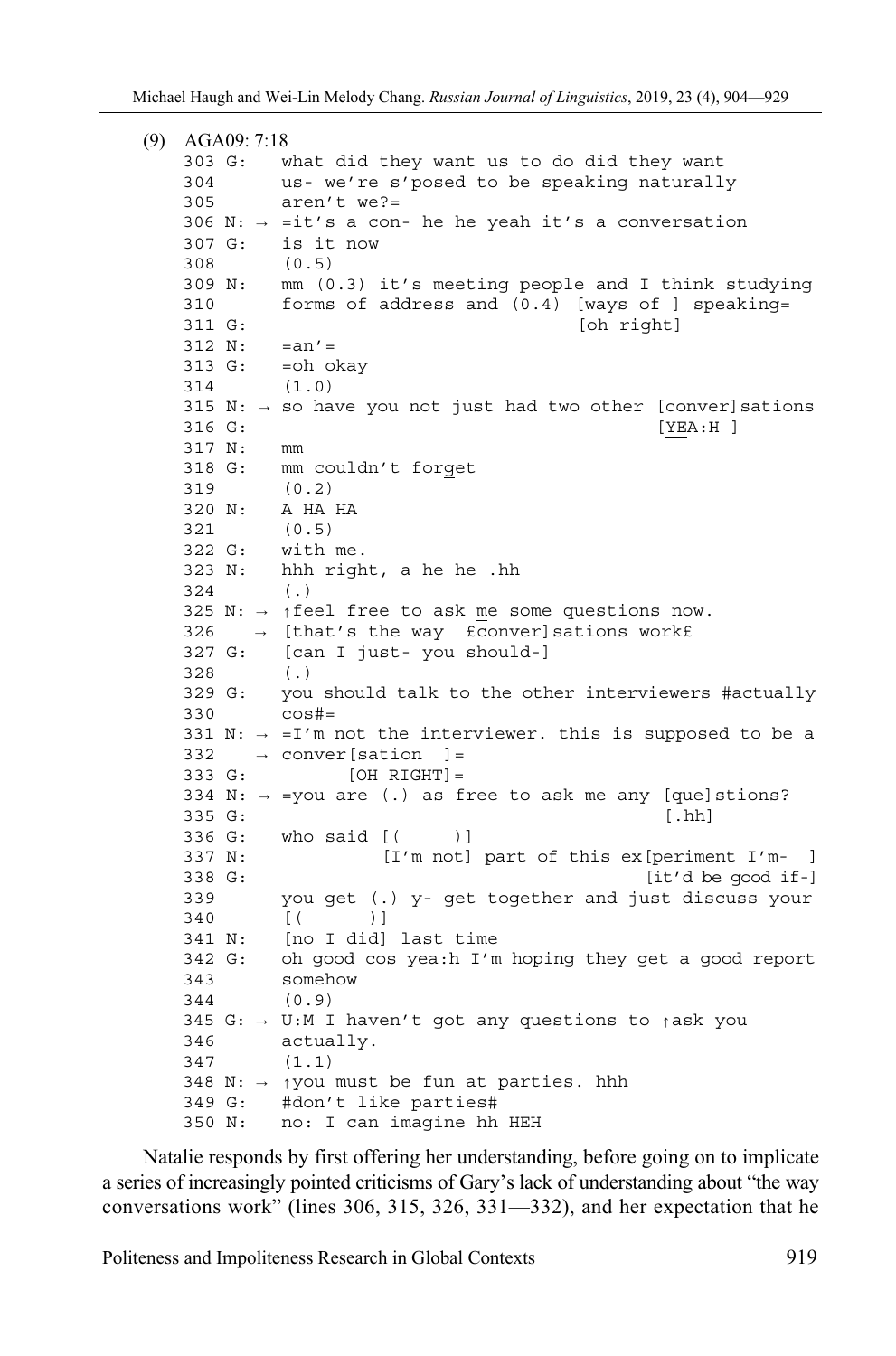reciprocate the questions she has asked him by "asking her questions" (lines 325, 334). Gary's response that he does not have any questions to ask her (lines 329—330) takes on new meaning in light of repeated exhortations by Natalie that he engage in proper (read "polite") conversation by asking her questions. It is also clear that what is implied by Natalie's sarcastic positive assessment in line 348 is not simply that Gary would not be fun at parties, but that this is because he is a poor conversationalist. It also serves as a reproach of his response to her prior request that he has no questions to ask her<sup>7</sup>.

What follows this barb also subsequently shapes the meaning it takes on, as we can see in excerpt (10), which follows on from excerpt (9). Immediately following Gary's claim to not like parties is an upgraded barb in which Natalie suggests "parties", which metonymically stands for "people" here, "probably don't like you either" (line 351).

```
(10) AGA09: 8:04 
   348 N: → ↑you must be fun at parties. hhh 
   349 G: #don't like parties# 
   350 N: no: I can imagine hh HEH 
   351 → >parties probably don't like you either< hh 
   352 (0.6) 
    353 G: I guess so. ↑OH NO. (0.8) people always like 
    354 someone they can saddle up to: 
   355 (2.1) 
   356 G: talk to, there's at least someone in the corner 
   357 they can talk to \degree (you know) \degree358 (1.5) 
   359 N: → ↑generally men I would think. (0.4) uh >women generally 
   360 \rightarrow do the listening and men don't (0.2) men do the talking=
   361 G: =that's exactly it 
   362 N: often at par[ties ()]
   363 G: [it's always men ] 
   364 (0.2) 
   365 N: hm[m: ] 
   366 G: [who] come up and talk to me
```
While Gary initially agrees with Natalie's explicitly negative assessment, he then backtracks with an account that there are always some people at parties who like "someone they can saddle up to" or "someone in the corner" they can talk to (lines 353— 357). Natalie indicates she understands this to mean Gary is claiming to be someone who is quiet, and thus a good listener, by making a more general complaint about it normally being women who do the listening, while men do the talking (lines 359—360). Gary emphatically agrees with this complaint (line 361), and then proceeds to upgrade it in line 363 through an extreme case formulation (Pomerantz 1986). What started out as a criticism of Gary's conduct in the interaction, and of his character, has morphed into a complaint about men in general, a complaint with which Gary himself appears to strongly agree.

A sequential analysis of criticisms does not, however, on its own warrant claims about "impoliteness". In order to analyse the potential "impoliteness" value of these criticisms we need to consider the indexical value of these criticisms from an emic per-

<sup>&</sup>lt;sup>7</sup> See Haugh (2015b: 160—164) for discussion.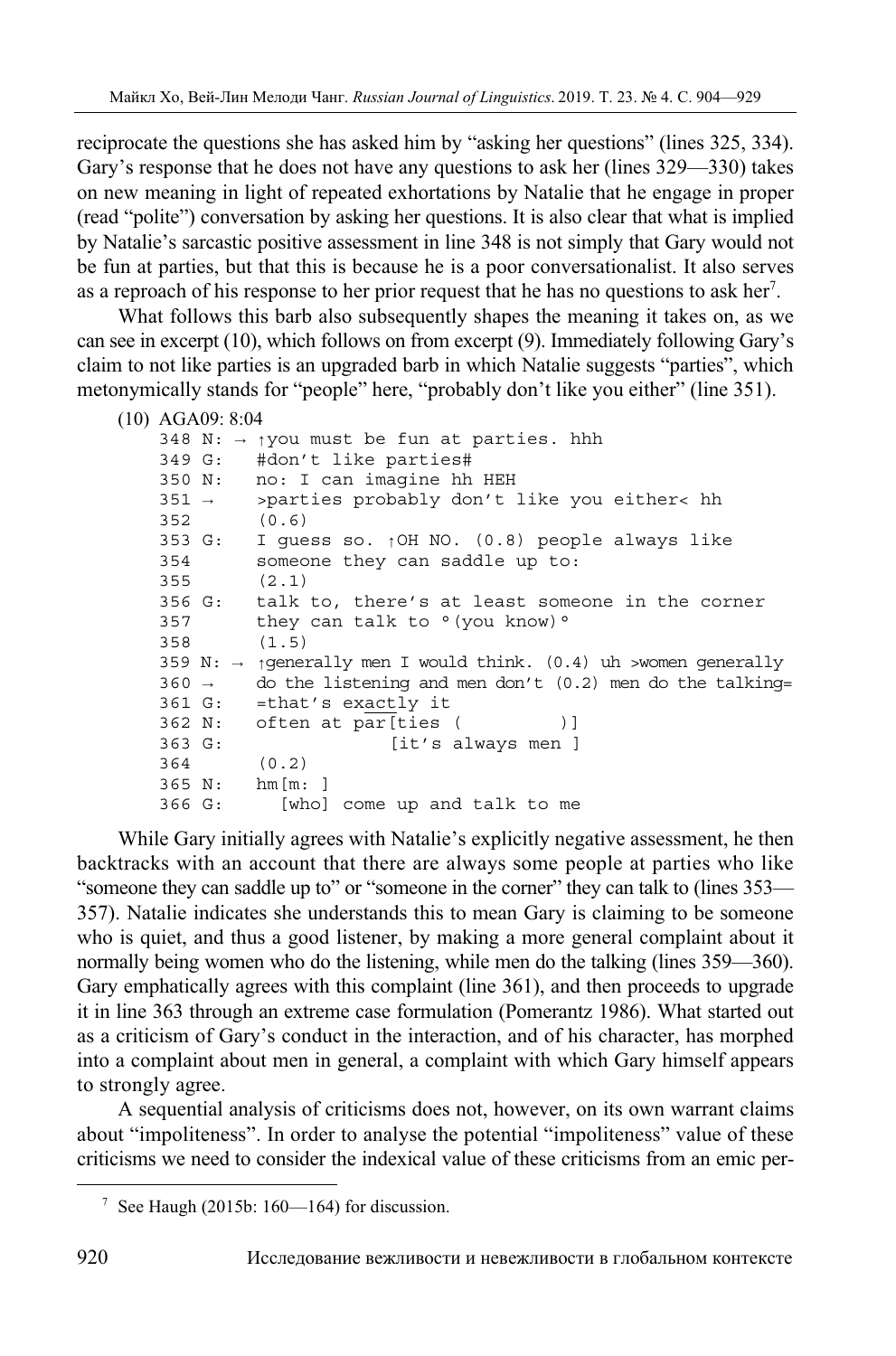spective. In other words, we need to tease out the cultural premise these participants are likely to bring to bear in interpreting their indexical value. One key observation we can make is that the target of judgment has shifted from criticising a co-present interlocutor to complaining about non-co-present third parties. In this way, the two interlocutors are evidently taking the heat out of a sequence in which *both* parties are open to evaluation as "impolite" by the other. An evaluation of Natalie as "impolite" by Gary is licensed by the way in which criticisms indicate, according to Brown and Levinson (1987), that the speaker "doesn't like/want one or more of H[earer]'s wants, acts, personal characteristics, goods, beliefs or values", and so indicates s/he "does not care about the addressee's feelings, wants, etc." (p. 66). In other words, Gary could legitimately claim Natalie is being "impolite" ("rude", "discourteous" etc.), given the general "constraint against criticism of others", a constraint which was noted in passing by Brown and Levinson (1987: 37), and formulated more formally as a preference principle by Pillet-Shore (2015, 2016; see also Pomerantz 1984: 78). It is worth noting, however, that this potentially "impolite" criticism is occasioned by conduct — not returning questions in a setting in which one expects them to be reciprocated (Haugh  $\&$  Carbaugh 2015) which Natalie is construing as "impolite" through this series of barbs directed at Gary. In other words, Natalie's "impolite" barbs may well be licensed by Gary's "impolite" refusal to reciprocate by asking her questions.

The key point to note here is that the indexical value which can be legitimately attached to these barbs is shaped by a set of cultural premises that are presumed to be shared amongst Australian speakers of English. These include normative assumptions about how we should conduct ourselves in initial interactions (e.g. we are expected to reciprocate questions about the other) (e.g. Haugh & Carbaugh 2015; Svennevig 2014), as well as normative constraints on the extent to which we are licensed to criticise (or more broadly judge) others in different settings (Brown & Levinson 1987; Pillet-Shore 2015, 2016; Pomerantz 1984). These cultural premises underpin the oft made claim that other-criticisms threaten the "positive" face of recipients. We would suggest that criticisms also amount to a claim of moral authority, that is, an entitlement to judge others, by the speaker. For those reasons, criticisms are not only treated as dispreferred, but as acts that are clearly open to evaluation as "impolite" in initial interactions.

The question from a comparative perspective, then, is whether the same cultural premises about criticisms that we can see at work amongst Australian speakers of English in initial interactions also hold in the case of Taiwanese speakers of Mandarin Chinese. Our view is that they do not. We claim that while from a sequential perspective criticisms do indeed work in similar ways across the two languages, the cultural premises attached to those criticisms are different from an indexical perspective, and so the culturally relevant meanings made available by them also differ.

In the following excerpt taken from MCDC, for instance, Chang has been talking about the various after-school activities his sons are involved in $8$ .

<sup>&</sup>lt;sup>8</sup> We have used italics in the translated version to indicate utterance-final particles in this excerpt that are difficult to translate directly into English (specifically, *la, ye, a,* and *o*).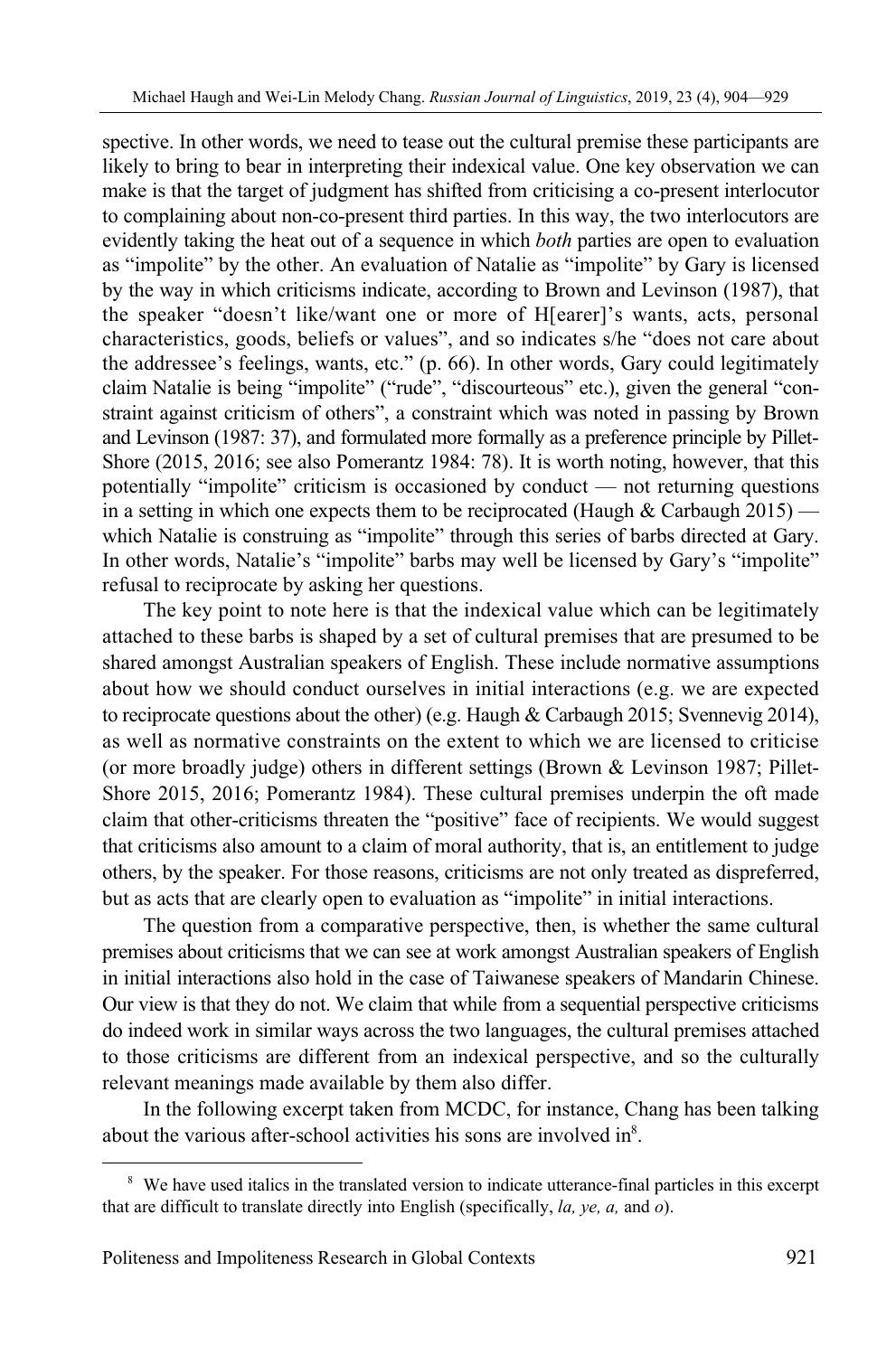```
(11) MCDC09:07&07: 2:42: 
   242 張: 他現在上課就是游泳啦:: 
   243 \pm: hhe-[hehh]
   244 張: [畫畫 ]啦:: (.) 然後那個什麼-
   245 王: →當你的兒子也很累耶 (.) [我覺得啦] 
   246 張: [所以我就]覺得 
   247 他們很累啊= 
   248 王: =嘿啊 (.) 其實很多其實都是父母給他的, 
   249 因為你們就- 就會有那種觀念啊
   250 (.) 
   251 王: [不過也是, 栽培啦, 也是栽培啦: ]
   252 張: [不過有些東- 有些東西我是- 我是會比較] 
   253 像游泳, 他們這一次他們, 他們就拒絕, 
   254 學:游泳= 
   255 王: =哦他們沒興趣[喔: ] 
   256 張: [但是] 我- 我要- 我跟他們講, 
   257 我可以同意他們不學游泳,
   258 但是一個條件= 
   259 王: =嗯= 
   260 張: =就是一定要 (.) 能夠游一百公尺以上
   261 [我] 才能夠同意=
   262 王: [哦] 
   263 王: =哼
   242 C: the lessons he takes now are swimming 
   243 W: hhe- [he heh ] 
   244 C: [painting] la:: and then-
   245 W: → being your sons is also tiring ye (.) [I think la] 
   246 C: [hence I ] think
   247 they are tired a= 
   248 W: =right (.) actually, a lot are given by parents, 
   249 because you- there is that kind of mindset 
   250 (.) 
   251 [but it's also, preparing for, also preparing for ya:] 
   252 C: [but there are some thing- some things I- that I will 
   253 be more] like swimming, this time they are, 
   254 they refused to le:arn swimming= 
   255 W: oh they are not interested [o: ] 
   256 C: [but] I- I need- I told them, 
   257 I can agree that they don't learn swimming, 
   258 but there is one condition= 
   259 W: =mm= 
   260 C: =they must be (.) able to swim more than one hundred 
          metres 
   261 [((then)) I] can agree= 
   262 W: [ oh] 
   263 W: =hmm right
```
The excerpt begins at the point Chang starts listing these after school activities, which include swimming and painting (lines 242—244). The barb in question arises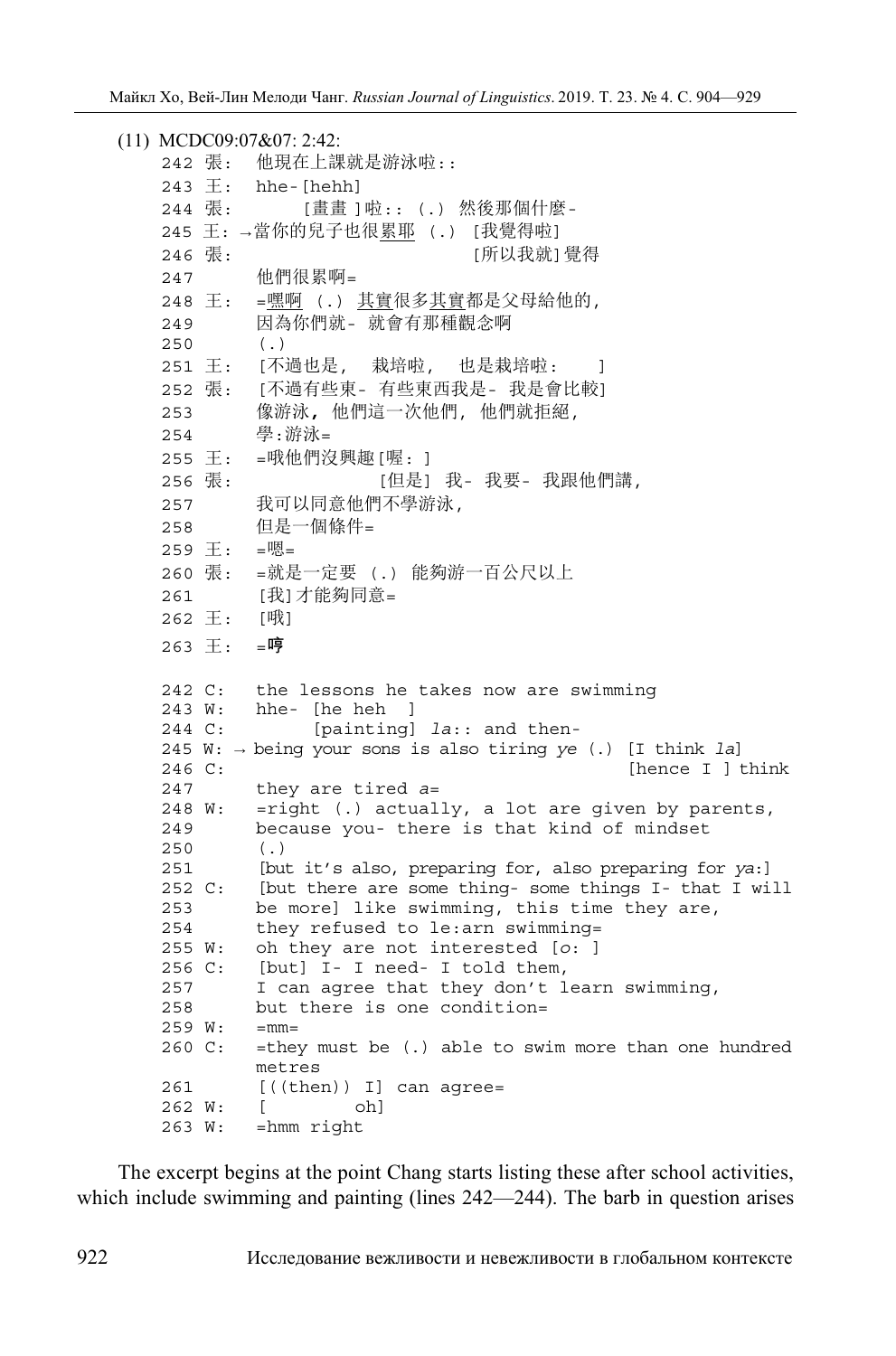in line 245 when Wang suggests that it must be tiring to be Chang's sons, followed by a turn-final epistemic marker (*la*) that indexes a claim to epistemic authority by Wang (Endo 2013). The inference made available through that assessment is that Chang is an overly pushy parent. Chang responds, however, by redoing Wang's assessment as an upshot (lines 246—247), thereby resisting Wang's claim to epistemic authority by claiming first-hand knowledge of his own sons, and marking his son's tiredness as already known to his though a turn-final *a* particle (Wu 2004: 224). The negative evaluative import of Wang's initial assessment in line 245 becomes apparent in Wang's subsequent account in lines 248—251, in which she references a more general discourse about parents who see the need to prepare their children to compete in society through learning lots of different things, and Chang's account, in lines 252—261, in which he paints himself as a father who insists on his children learning things for their own good (in this case being able to swim a minimum distance).

However, while both participants appear to orient to Wang's initial assessment as implying a criticism of Chang's parenting style, what this criticism indexes here from an emic perspective is different to how it might be interpreted in Brown and Levinson's account, in which it would be treated as a threat to the recipient's positive face. Instead, we argue that what is indexed through Wang's implied criticism is a claim to knowledge about Chang. In presuming this knowledge about the other, Wang indexes familiarity with Chang, thereby projecting relational connection, as well as claiming epistemic authority (Chang forthcoming). With respect to the latter, by offering an assessment of how Chang's sons must feel, Wang is presuming knowledge not only about the state of Chang's sons, but also about Chang's parenting style. Previous research has indicated that displays of knowledge in a Chinese cultural context allow the speaker to "gain face" (Ho 1976; Kinnison 2017). The "face" that is gained is not positive or negative face in the sense outlined by Brown and Levinson (1987), however, but rather the emic notion of "mask/image face", that is, "one's façade to impress others" (Kinnison 2017: 32). In others words, through criticising I claim that I know something about you, and in the Chinese cultural context, showing you know things allows one to lay claim to "face" (*mianzi*). It follows, then, by implying criticism of Chang, Wang is not so much claiming moral authority to judge Chang, thereby threatening Chang's "positive" face, so much as she is laying claim to epistemic authority, and thereby making a claim to "face" (*mianzi*) on her own part, as well as indexing familiarity with Chang.

In sum, while criticisms clearly impact on face in interactions amongst both Australians and Taiwanese, the different cultural premises underpinning the indexical value of those criticisms means we are not just dealing with different cultural instantiations of face, but very different indexical values. In the case of criticisms amongst Australian speakers of English they index threats to the positive face of the recipient, and claims of moral authority by the speaker. In the case of Taiwanese speakers of Mandarin, in contrast, criticisms index displays of familiarity or relational connection with the recipient, and claims to epistemic authority and "mask/image face" by the speaker.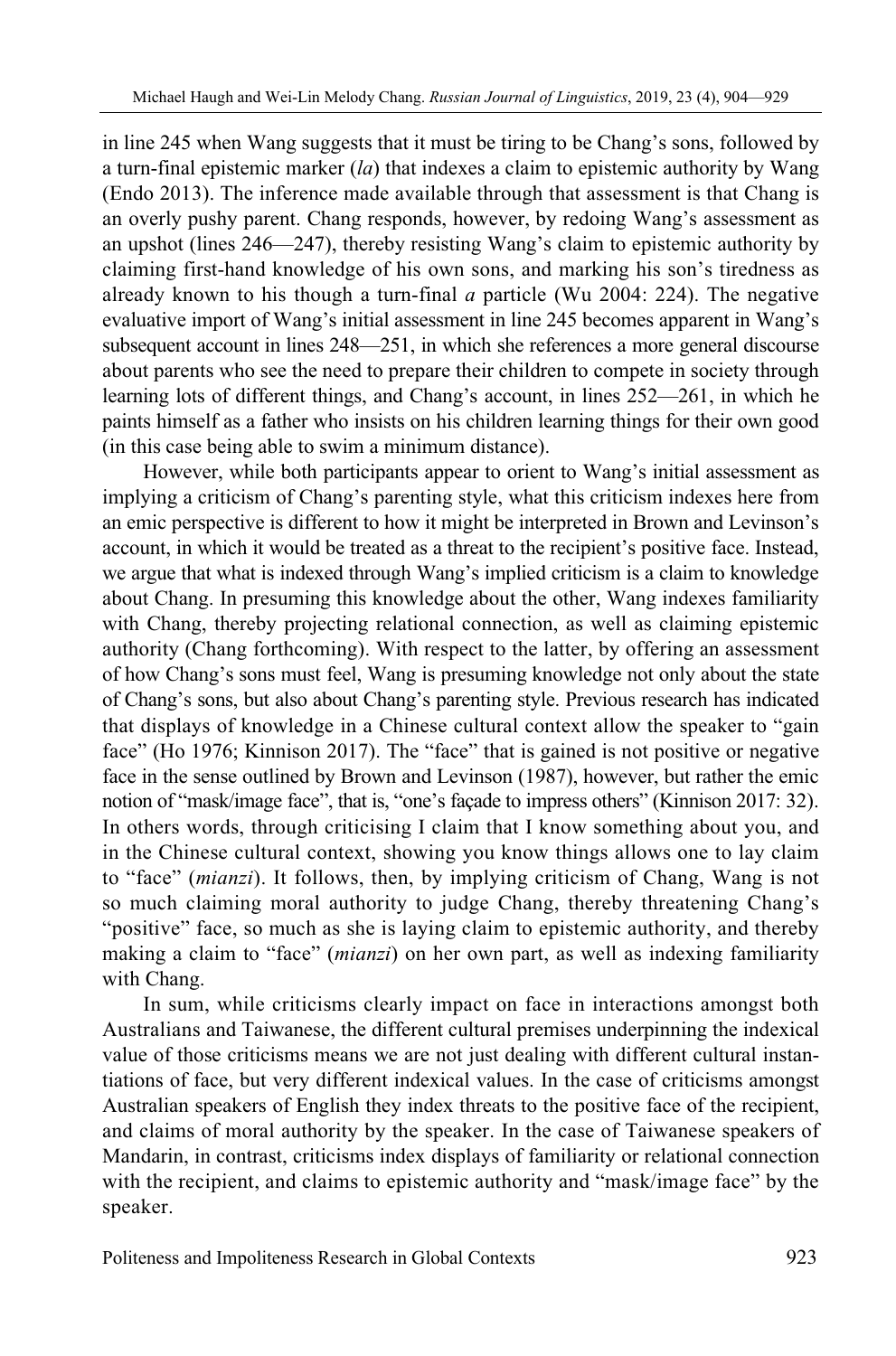# **6. Implications for studying (im)politeness across cultures**

In this case study, we have seen that barbs are treated as dispreferred in initial interactions, and that they recurrently occasion accounts (indeed, in every case we have examined). However, we have also seen that although criticisms arise and are responded to in similar ways in interactions amongst Australian speakers of English and Taiwanese speakers of Chinese, the evaluative and relational import of these criticisms is not the same across these two languages. In other words, while from an etic perspective they look similar, from an emic perspective the indexical value of those criticisms, and the relational work accomplished through them differs.

Haugh and colleagues have argued in ongoing work that a distinction can, and should, be maintained between *emic* understandings and *participant* understandings in analysing (im)politeness and related phenomena (Haugh 2009: 5; Haugh 2011: 262; Haugh 2012: 122—127; Haugh 2018: 161—162; Haugh & Chang 2015: 396—397; Kádár & Haugh 2013: 86—96). They propose that an *emic* understanding is properly grounded in the perspective of a cultural insider or member (in the ethnomethodological sense), and can be contrasted with the *etic* perspective of cultural outsiders or nonmembers, while a *participant* understanding is properly grounded in the footings of users in their instantiation of turns at talk (and in responses to prior talk and conduct), and can be contrasted with the perspective of *observers* of interaction. In formal terms, we can summarise the underlying set of distinctions as in Figure 2.



on talk and conduct

The analysis of criticisms in initial interactions in this paper indicates that this set of distinctions is one that is well worth maintaining: without taking into account the emic perspective of cultural insiders or members, we run the danger of missing important cross-cultural differences in the evaluative import of speech acts (i.e. their indexical properties), despite being interactionally accomplished in similar ways across different languages (i.e., their sequential properties). Our claim is that while criticisms are delivered through similar formats and responded to in similar ways through accounts by both Australians and Taiwanese, and thus have similar sequential properties, their evaluative and relational import are different, and so they have different indexical properties.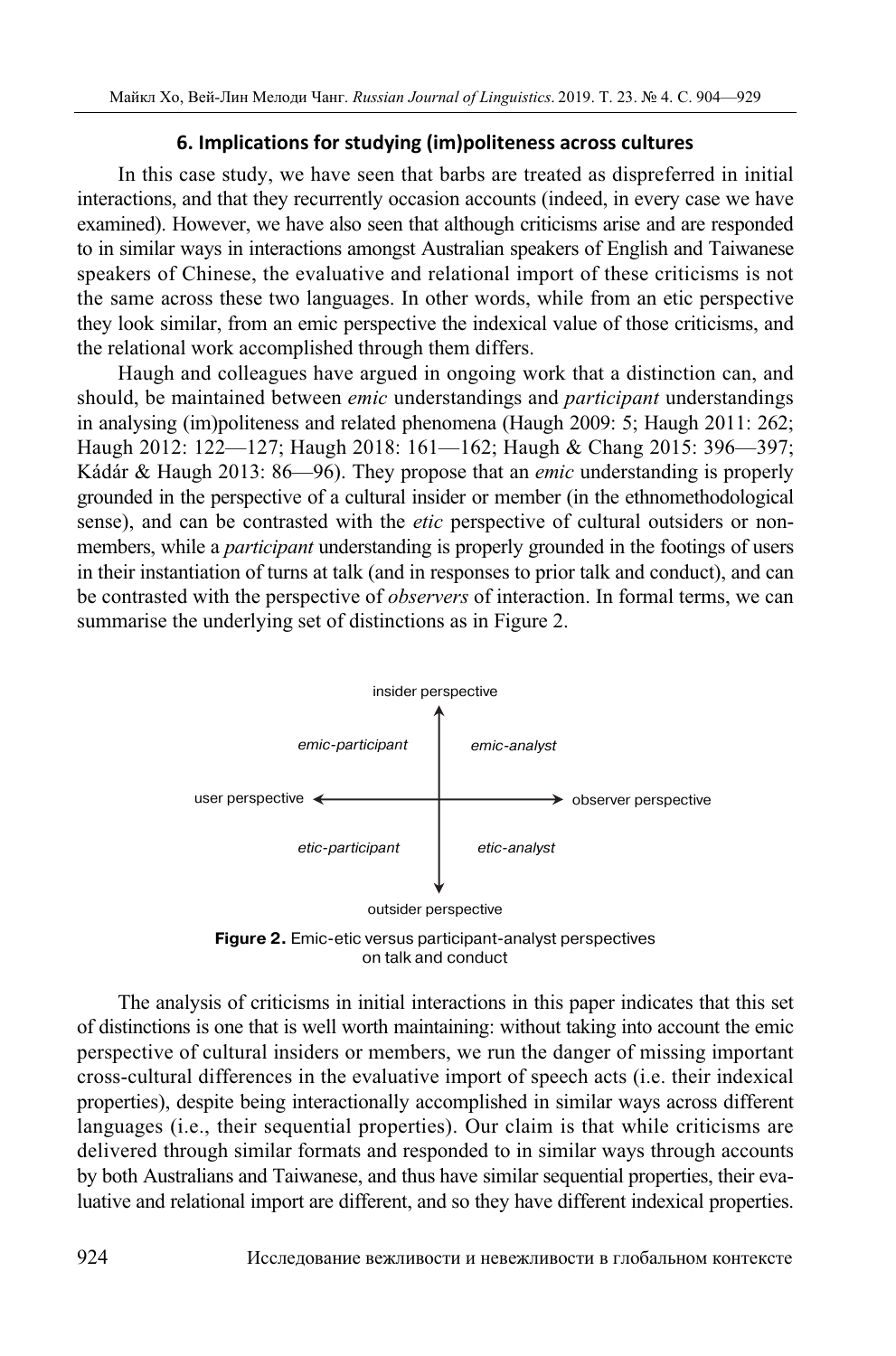In the former case they are treated as threats to positive face (of the recipient), and index moral authority (on the part of the speaker), while in the latter they are interpretable as displays of familiarity (with the recipient), and index epistemic authority (on the part of the speaker).

Our aim here has been to illustrate an emic-participant perspective on these criticisms through our respective emic-analyst lenses<sup>9</sup>. A significant challenge facing analysts, however, is that in practice participants are typically treated as members (of a particular cultural network), and so these two perspectives are, for all intents and purposes, very often laminated or fused together. Our proposal here has been that one way of operationalising the distinction between participant understandings and emic understandings is for analysts to focus on the sequential and indexical properties of social action, respectively. To analyse the sequential properties of social action one needs to build collections and identify recurrent patterns or procedures by which those social actions are interactionally accomplished. To analyse the indexical properties of social action one must identify links between locally situated meanings and the broader cultural premises which they invoke. Conversation analytic studies clearly prioritise the former, while discourse analytic studies tend to prioritise the latter. We argue that both perspectives need to be carefully integrated in order to undertake comparative analyses of speech acts across cultures. However, this raises some methodological challenges for (im)politeness researchers. For instance, how can we study the indexical properties of social action in systematic ways? Our view is that claims about these sorts of cultural premises need to be licensed themselves through much more in-depth ethnographic work about particular social actions across different interactional settings (Haugh 2007).

(Im)politeness researchers have tended to focus on differences in the linguistic forms or sequential structures by which different social actions are accomplished. Our aim here has been to draw attention to the fact that while there may be similarities in forms and sequential structure across languages, these can mask important cultural differences that are not readily apparent unless one undertakes an emic analysis of the indexical properties of social actions. While indexical analyses must be grounded in close sequential analyses of the social action in question, they also require recourse to an understanding of the cultural premises available to those participants. Cross-cultural studies of (im)politeness should, in our view, not only focus on differences in the forms or strategies by which speech acts are accomplished, but remain alert to the possibility that what is ostensibly the same speech act, may in fact be interpreted in different ways by members of different cultural groups.

# **© Michael Haugh and Wei-Lin Melody Chang, 2019**

#### **https://creativecommons.org/licenses/by/4.0/**

<sup>&</sup>lt;sup>9</sup> A notable, perhaps contentious, assumption we are making is that Brown and Levinson's notions of positive and negative face are not legitimate etic categories for analysing "face" across languages and cultures, but rather represent emic categorisations relevant to Anglo-English speakers (Haugh 2006).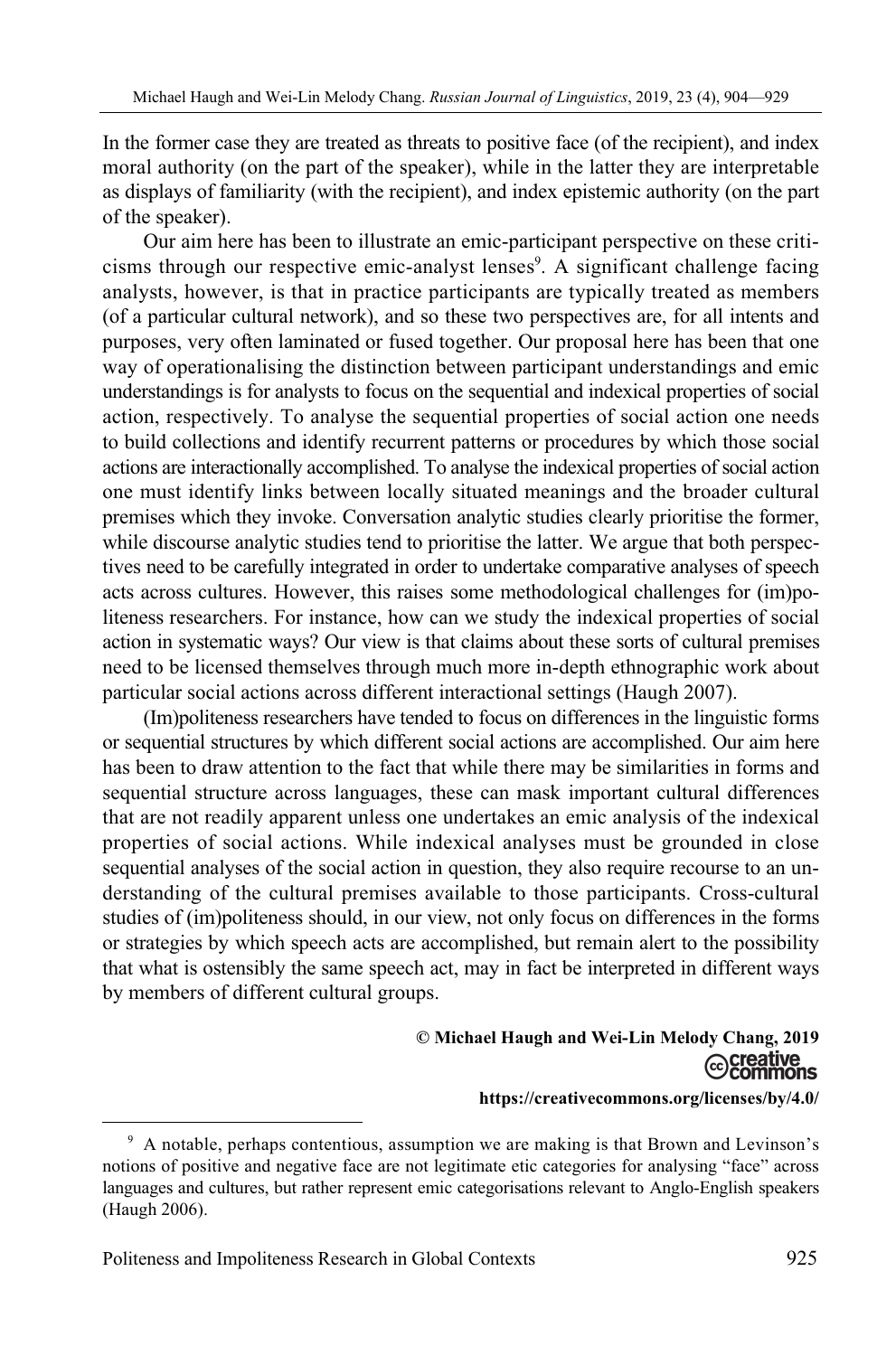#### **ACKNOWLEDGMENTS**

The research reported here was undertaken with support from a grant by the Chiang Ching-kuo Foundation (RG029-P-25). We would like to thank the two anonymous reviewers for their very helpful feedback and thought-provoking comments on an earlier version of this paper.

### **REFERENCES**

- Asmuß, Birte (2008). Performance appraisal interviews. Preference organisation in assessment sequences. *Journal of Business Communication, 45*(4), 408—429.
- Bolden, Galina & Jeffrey Robinson (2011). Soliciting accounts with *why*-interrogatives in conversation. *Journal of Communication, 61* (1), 94—119.
- Bousfield, Derek (2008). *Impoliteness in Interaction*. Amsterdam: John Benjamins.
- Brown, Penelope, & Stephen Levinson (1978). Universals in language usage: politeness phenomena. In E. Goody (ed.), *Questions and Politeness* (pp. 56—311). Cambridge: Cambridge University Press.
- Brown, Penelope, & Stephen Levinson (1987). *Politeness. Some Universals in Language Usage*. Cambridge: Cambridge University Press.
- Carbaugh, Donal (2005). *Cultures in Conversation*. London: Routledge.
- Chang, Wei-Lin Melody (forthcoming). "It's tiring to be your son": Criticisms in Taiwanese Chinese initial interactions. *Journal of Pragmatics*.
- Copland, F. (2011). Negotiating face in feedback conferences: a linguistic ethnographic analysis. *Journal of Pragmatics, 43* (5), 3832—3843.
- Couper-Kuhlen, Elizabeth & Margaret Selting (2018). *Interactional Linguistics*. Cambridge: Cambridge University Press.
- Culpeper, Jonathan (2011). *Impoliteness: Using Language to Cause Offence*. Cambridge: Cambridge University Press.
- Culpeper, Jonathan (2015). Impoliteness strategies. In A. Capone & J. Mey (eds.), *Interdisciplinary Studies in Pragmatics, Culture and Society* (pp. 421—445). New York: Springer.
- D'Amico-Reisner, Lynne (1983). An analysis of the surface structure of disapproval exchanges. In N. Wolfson & E. Judd (eds.), *Sociolinguistics and Language Acquisition* (pp. 103—115). Rowley, MA: Newbury House.
- Dayter, Daria & Sofia Rüdiger (2018). In other words: 'The language of attraction' used by pick-up artists. *English Today*, *35* (2), 13—19.
- Edwards, Derek & Jonathan Potter (2017). Some uses of subject-side assessments. *Discourse Studies, 19* (5), 497—514.
- Eelen, Gino (2001). *A Critique of Politeness Theories*. Manchester: St. Jerome.
- Endo, Tomoko (2013). Epistemic stance in Mandarin conversation: The positions and functions of wo juede (I feel/think). In Y. Pan & D. Kádár (ed.), *Chinese Discourse and Interaction: Theory and Practice* (pp. 12—34). London: Equinox.
- Flint, Natalie, Michael Haugh & Andrew John Merrison (2019). Modulating troubles affiliating in initial interactions. The role of remedial accounts. *Pragmatics*, *29* (3), 384—409.
- Garfinkel, Harold (1967). *Studies in Ethnomethodology*. Englewood Cliffs, NJ: Prentice-Hall.
- Goodwin, Charles & Marjorie Harness Goodwin (1992). Assessments and the construction of context. In A. Duranti & C. Goodwin (eds.), *Rethinking Context: Language as an Interactive Phenomenon* (pp. 151—189). Cambridge: Cambridge University Press.
- Grainger, Karen (2013). Of babies and bath water: Is there any place for Austin and Grice in interpersonal pragmatics? *Journal of Pragmatics*, *58*, 27—38.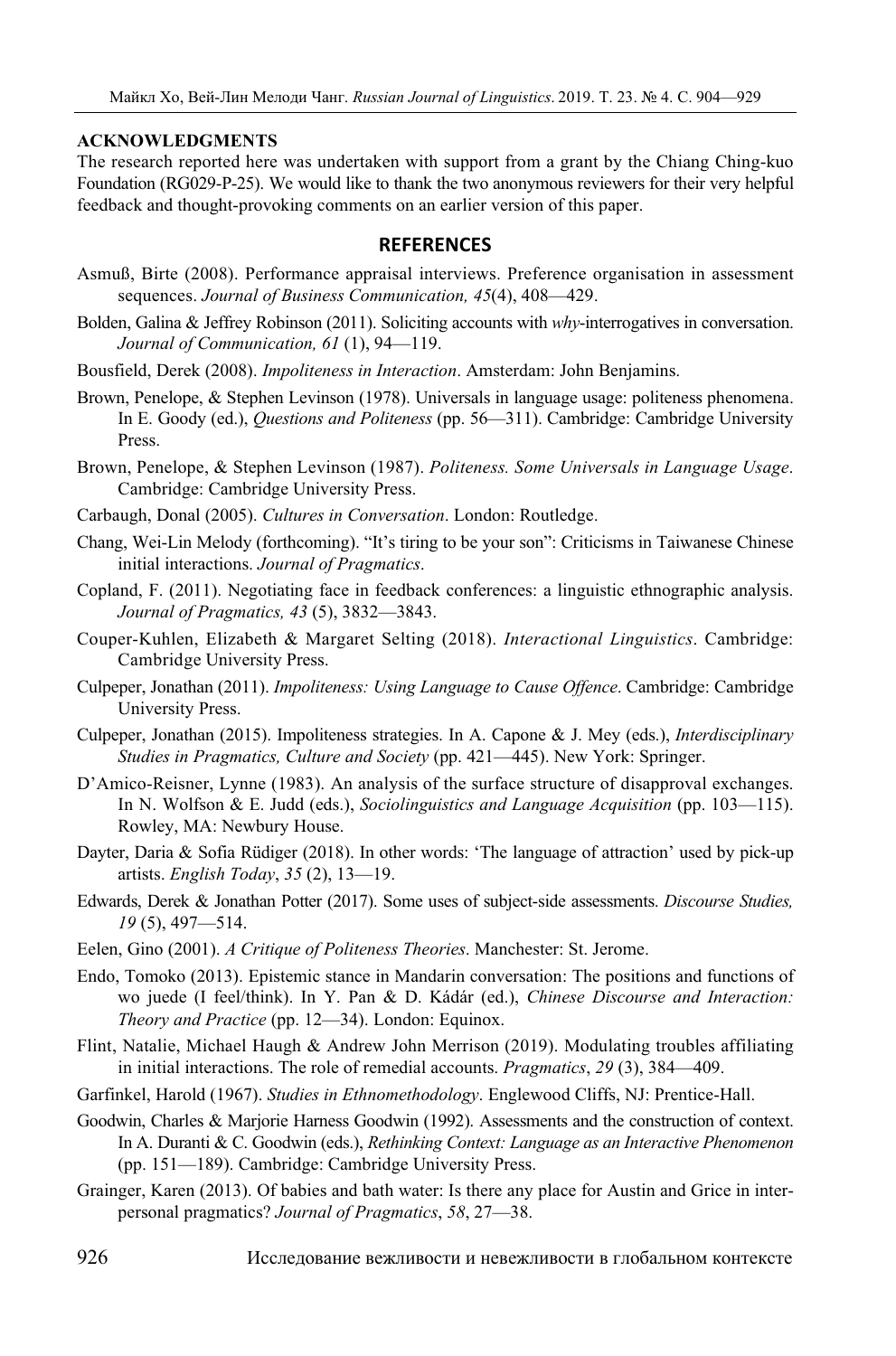- Hambling-Jones, Oliver & Andrew John Merrison (2012). Inequity in the pursuit of intimacy: An analysis of British pick-up artist interactions. *Journal of Pragmatics, 44*, 1115—1127.
- Haugh, Michael (2006). Emic perspectives on the positive-negative politeness distinction. *Culture, Language and Representation, 3*, 17—26.
- Haugh, Michael (2007). The discursive challenge to politeness theory: an interactional alternative. *Journal of Politeness Research, 3* (2), 295—317.
- Haugh, Michael (2009). Face and interaction. In F. Bargiela-Chiappini & M. Haugh (Eds.), *Face, Communication and Social Interaction* (pp. 1—30). London: Equinox.
- Haugh, Michael (2011). Humour, face and im/politeness in getting acquainted. In B. Davies, M. Haugh, & A. Merrison (eds.). *Situated Politeness* (pp. 165—184). London: Continuum.
- Haugh, Michael (2012). Epilogue: The first-second order distinction in face and politeness research. *Journal of Politeness Research*, *8* (1), 111—134.
- Haugh, Michael (2015a). Impoliteness and taking offence in initial interactions. *Journal of Pragmatics, 86*, 36—42.
- Haugh, Michael (2015b). *Im/politeness Implicatures*. Berlin: Mouton de Gruyter.
- Haugh, Michael (2018). Theorising (im)politeness. *Journal of Politeness Research, 14* (1), 153—165.
- Haugh, Michael & Donal Carbaugh (2015). Self-disclosure in initial interactions amongst speakers of American and Australian English. *Multilingua, 34* (4), 461—493.
- Haugh, Michael & Chang, Wei-Lin Melody. (2015). Understanding im/politeness across cultures: an interactional approach to raising sociopragmatic awareness. *IRAL: International Review of Applied Linguistics, 53* (4), 389—414.
- Haugh, Michael & Simon Musgrave (2019). Conversational lapses and laughter: Towards a combinatorial approach to building collections in conversation analysis. *Journal of Pragmatics, 143*, 279—291.
- Haugh, Michael & Danielle Pillet-Shore (2018). Getting to know you: Teasing as an invitation to intimacy. *Discourse Studies, 20* (2), 246—269.
- Headland, Thomas, Kenneth Pike & Marvin Harris (eds.) (1990). *Emics and Etics. The Insider/ Outsider Debate*. Newbury Park: Sage.
- Heritage, John (1988). Explanations as accounts: a conversation analytic perspective. In C. Antaki (ed.). *Analysing Everyday Explanation: A Casebook of Methods* (pp. 127—144). London: Sage.
- Ho, David Yau-fai (1976). On the concept of face. *American Journal of Sociology, 81* (4), 867—884.
- House, Juliane & Gabriele Kasper (1981). Politeness makers in English and German. In Florian Coulmas (ed.). *Conversational Routines* (pp. 157—185). The Hague: de Gruyter.
- Jefferson, Gail (2004). Glossary of transcript symbols with an introduction. In Gene Lerner (ed.). *Conversation Analysis: Studies from the First Generation* (pp. 13—23). Amsterdam: John Benjamins.
- Kádár, Dániel Z. & Michael Haugh (2013). *Understanding Politeness*. Cambridge: Cambridge University Press.
- Kinnison, Li Qing (2017). *Power, integrity and mask* an attempt to disentangle the Chinese *face* concept. *Journal of Pragmatics, 114*, 32—48.
- Lang, Jun (2018). 'I am not criticizing you'. A constructionist analysis of an indirect speech act. *Chinese Language and Discourse, 9* (2), 184—208.
- Leech, Geoffrey (1983). *Principles of Pragmatics*. London: Longman.
- Li, Sarah, & Clive Seale (2007). Managing criticism in PhD supervision: A qualitative case study. *Studies in Higher Education, 32* (4), 511—526.

Politeness and Impoliteness Research in Global Contexts 927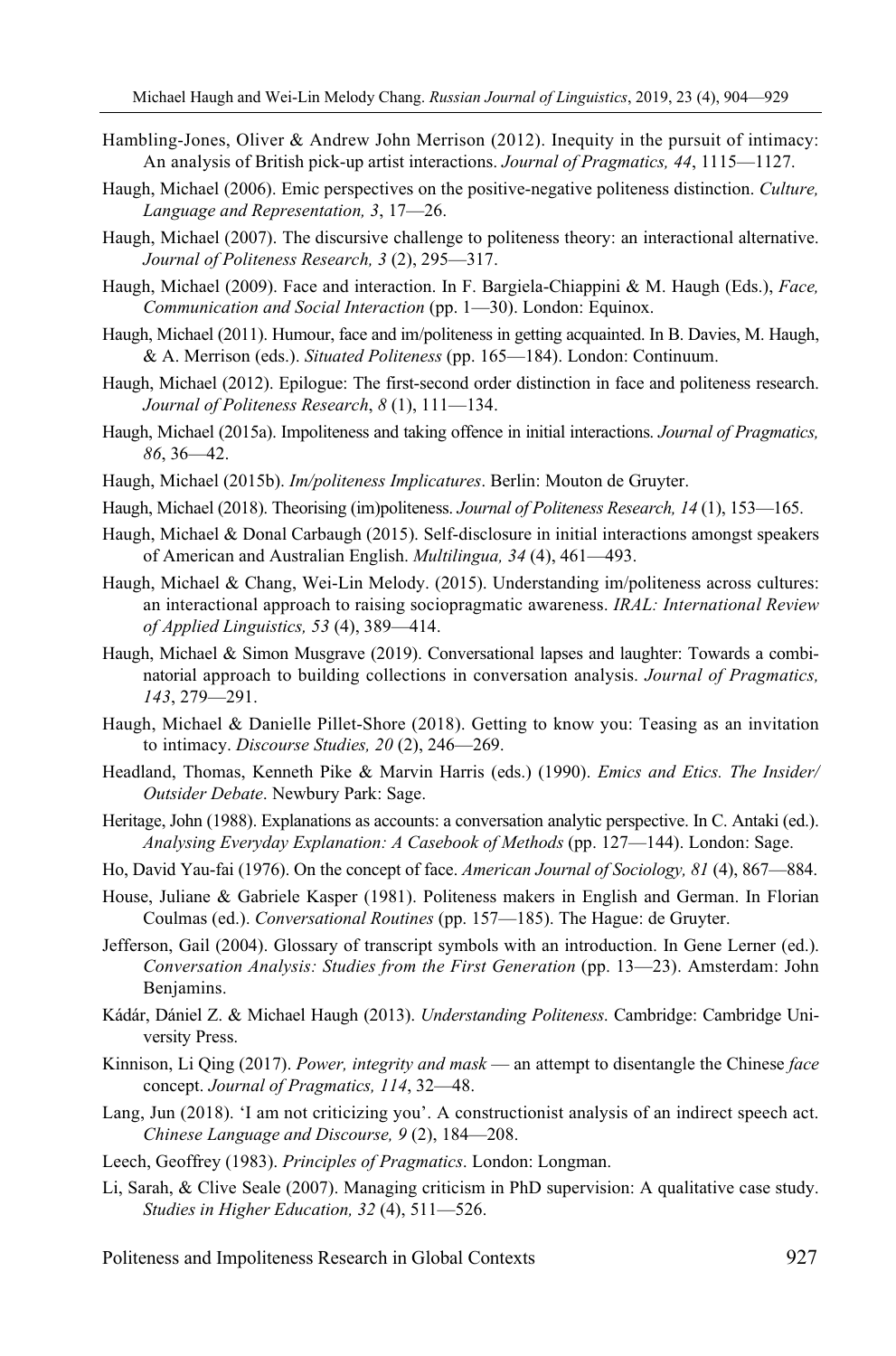- Malle, Bertram, Steve Guglielmo & Andrew Monroe (2014). A theory of blame. *Psychological Inquiry, 25* (1), 147—186.
- Mills, Sara. (2003). *Gender and Politeness*. Cambridge: Cambridge University Press.
- Morris, G.H. (1988). Finding fault. *Journal of Language and Social Psychology, 7* (1), 1—25.
- Nguyen, Thi Thuy Minh (2008). Criticising in an L2: pragmatic strategies used by Vietnamese EFL learners. *Intercultural Pragmatics, 5* (1), 41—66.
- Pillet-Shore, Danielle (2015). Being a "good parent" in parent-teacher conferences. *Journal of Communication, 65* (2), 373—395.
- Pillet-Shore, Danielle (2016). Criticizing another's child: How teachers evaluate students during parent-teacher conferences. *Language in Society, 45* (1), 33—58.
- Pomerantz, Anita (1984). Agreeing and disagreeing with assessments: some features of preferred/ dispreferred turn shapes. In J. Maxwell Atkinson & John Heritage (eds.), *Structures of Social Action : Studies in Conversation Analysis* (pp. 57—101). Cambridge: Cambridge University Press.
- Pomerantz, Anita (1986). Extreme case formulations: a way of legitimizing claims. *Human Studies, 9*, 219—229.
- Robinson, Jeffrey & GalinaB olden (2010). Preference organization of sequence-initiating actions: the case of explicit account solicitations. *Discourse Studies, 12* (4), 501—533.
- Sacks, Harvey, Emanuel Schegloff & Gail Jefferson (1974). A simplest systematics for the organisation of turn-taking for conversation. *Language, 50*, 696—735.
- Sanders, Robert & Kristine Fitch (2001). The actual practice of compliance seeking. *Communication Theory, 11* (3), 263—289.
- Schegloff, Emanuel (2007). *Sequence Organization in Interaction*. Cambridge: Cambridge University Press.
- Schuer, Jann (2014). Managing employees' talk about problems in work in performance appraisal interviews. *Discourse Studies, 16* (3), 407—429.
- Shaw, Chloe, Alexa Hepburn & Jonathan Potter (2013). Having the last laugh: on post-completion laughter particles. In Phillip Glenn & Elizabeth Holt (eds.), *Studies of Laughter in Interaction* (pp. 91—106). London: Bloomsbury.
- Sifianou, Maria & Pilar Garcés-Conejos Blitvich (2017). (Im)politeness and cultural variation. In Jonathan Culpeper, Michael Haugh, & Dániel Z. Kádár (eds.). *The Palgrave Handbook of Linguistic (Im)politeness* (pp. 571—599). London: Palgrave Macmillan.
- Spencer-Oatey, Helen & Dániel Z. Kádár (2016). The bases of (im)politeness evaluations: culture, the moral order and the East-West debate. *East Asian Pragmatics, 1* (1), 73—106.
- Stivers, Tanya (2008). Stance, alignment, and affiliation during storytelling: when nodding is a token of affiliation. *Research on Language and Social Interaction, 41* (1), 31—57.
- Stivers, Tanya & Fredrico Rossano (2010). Mobilising response. *Research on Language and Social Interaction, 43* (1), 3—31.
- Svennevig, Jan (1999). *Getting Acquainted in Conversation*. Amsterdam: John Benjamins.
- Svennevig, Jan (2014). Direct and indirect self-presentation in first conversations. *Journal of Language and Social Psychology, 33* (3), 302—327.
- Tayebi, Tamineh (2018). Implying an impolite belief: a case of tikkeh in Persian. *Intercultural Pragmatics, 15* (1), 89—113.
- Tracy, Karen & Eric Eisenberg (1990/91). Giving criticism: a multiple goals case study. *Research on Language and Social Interaction, 24* (1), 37—70.